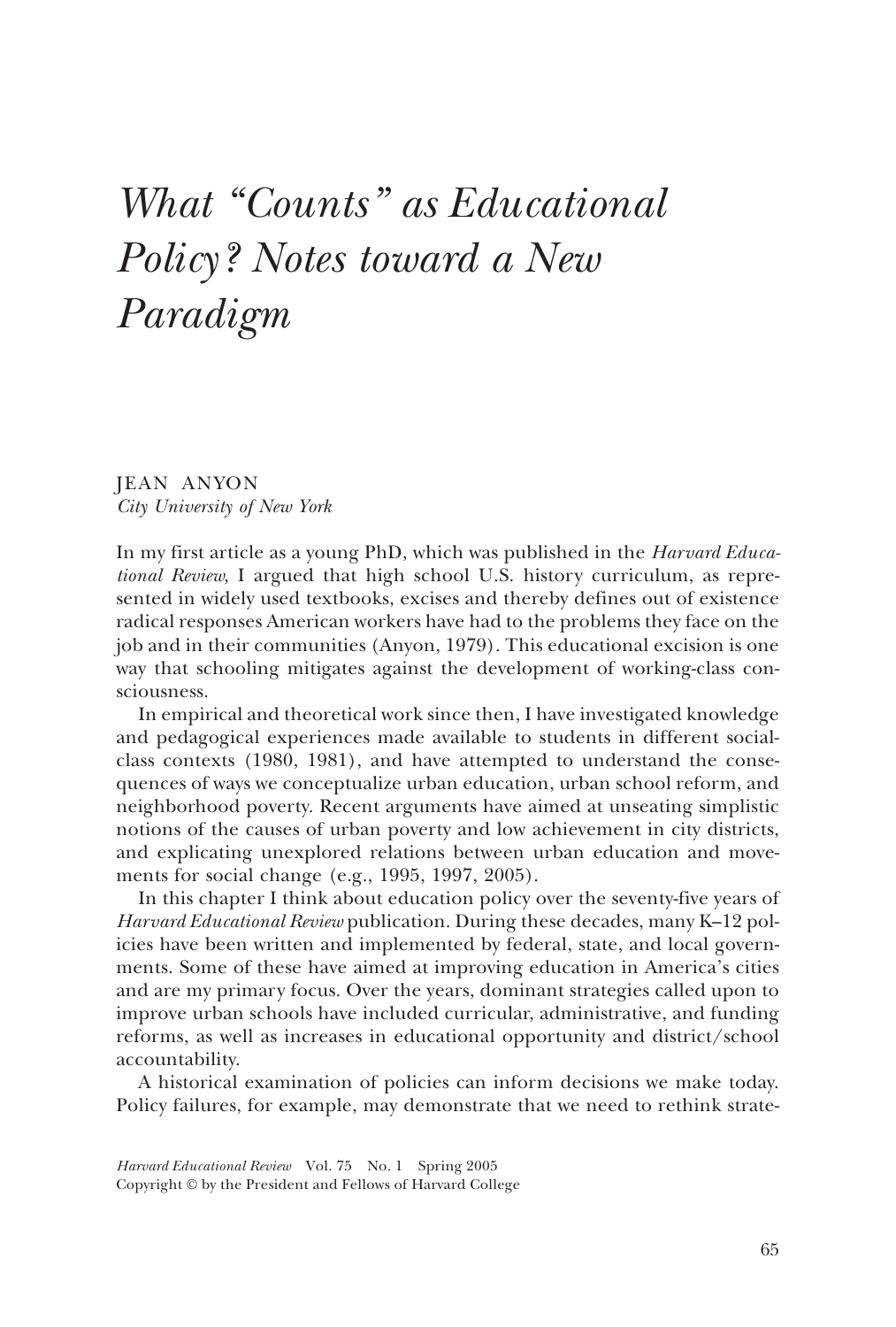gies we choose in our long-term attempts to solve the problems of school and student achievement in urban districts. Indeed, I will argue that the quality of education in city schools is a complex problem, and education policy as historically conceived has not been adequate to the task of increasing urban school achievement to acceptable levels. Academic learning in city schools is undoubtedly higher than in, say, 1900, yet there is still no large urban district that can demonstrate high achievement in even half its students or schools. Noting this failure of educational policy to render most urban schools highquality institutions, I ask, what *should* count as educational policy? As in any attempt to resolve complex issues, workable solutions can only be generated by an understanding of underlying causes.

The diagnosis I provide is based on analyses completed for my book, *Radical Possibilities: Public Policy, Urban Education, and a New Social Movement* (Anyon, 2005). In this book I examine federal and regional mandates that affect economic and social opportunities available to the urban poor. I find that despite stated intentions, federal and metropolitan policies and arrangements generally restrict opportunities available to city residents and neighborhoods. I show how job, wage, housing, tax, and transportation policies maintain minority poverty in urban neighborhoods, and thereby create environments that overwhelm the potential of educational policy to create systemic, sustained improvements in the schools. For example, policies such as minimum wage statutes that yield full-time pay below the poverty level, and affordable housing and transportation policies that segregate low-income workers of color in urban areas but industrial and other job development in far-flung suburbs where public transit routes do not reach, are all culpable.

In order to solve the systemic problems of urban education, then, I argue in the book — and will argue here — that we need not only better schools but also the reform of these public policies. Rules and regulations regarding teaching, curriculum, and assessment certainly are important, but policies to eliminate poverty-wage work and housing segregation (for example) should be part of the educational policy panoply as well, for these have consequences for urban education at least as profound as curriculum, pedagogy, and testing.

In the sections that follow I describe major K–12 education policies that have been implemented over the years to attempt to improve urban education, and then discuss several federal and metro-area policies and practices that limit the potential and success of these strategies. I also report hopeful new research suggesting that even modest income and other family supports typically improve low-income students' academic achievement. I end by arguing that, given this power of economic access to influence educational outcomes, strategies to support economic opportunity and development for urban residents and neighborhoods should be among the policies we consider in our attempts to improve urban schools and districts. Just as in affluent suburban districts where economic strength is the engine of educational reform, so it would be in urban districts where resident and neighborhood affluence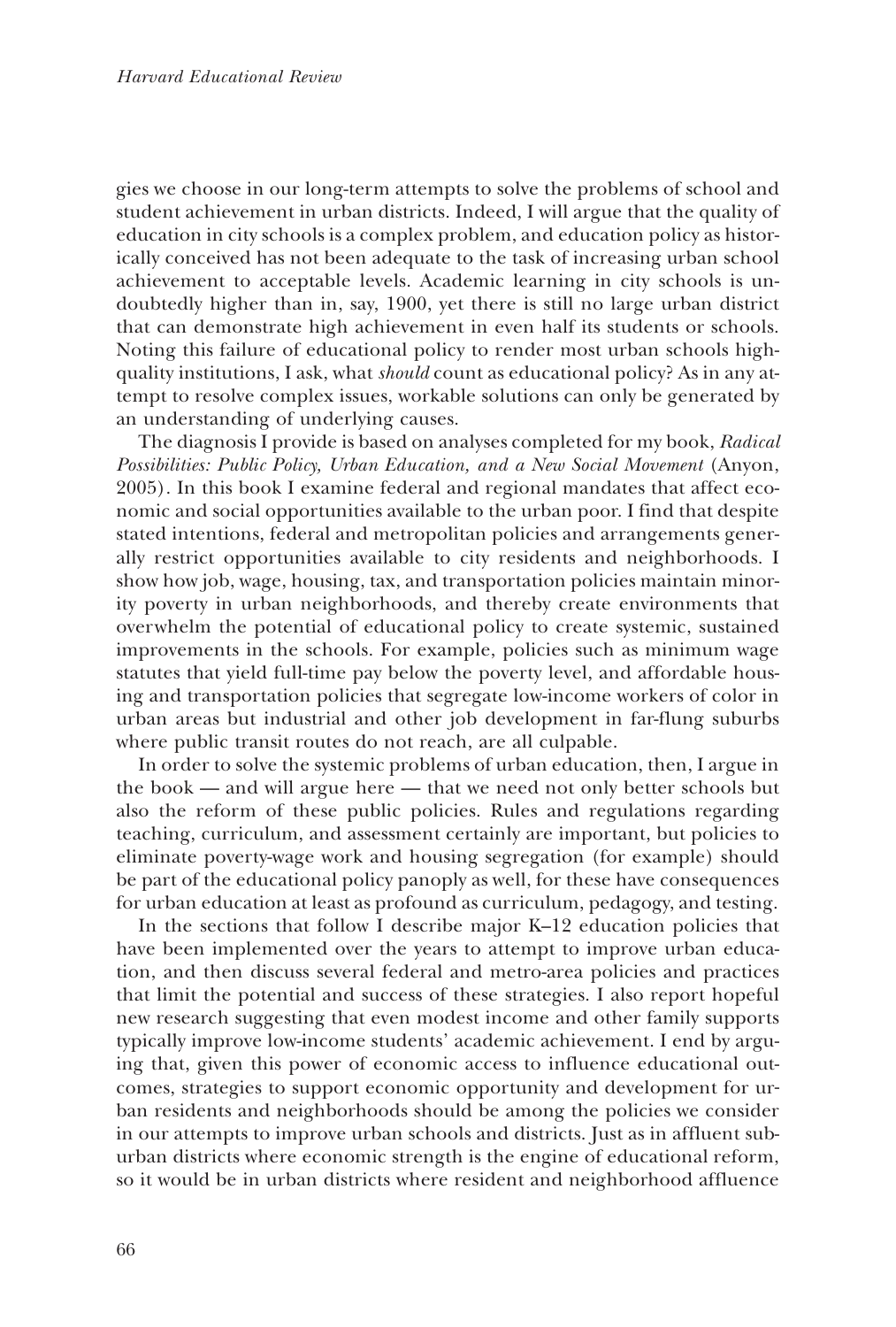would support and retool the schools. I begin with an overview of education policy as typically conceived.

# Education Policies

Over the last seventy-five years or so, federal policies have attempted various strategies to improve city education. The first federal policy aimed at workingclass populations was the Smith-Hughes Act of 1917, which provided funds to prepare students in industrialized areas for working-class jobs through vocational programs. Variants of this policy continued throughout the twentieth century, in the Vocational Education Acts of 1963, 1984, and 1998, and in the School-to-Work Opportunity Act of 1994 and the later federal legislation in which it was subsumed.

Some federal education policies have attempted to improve urban education by making funding available for increased curriculum materials and libraries, early childhood classes, and various types of programmatic innovations in city schools. Head Start in 1965, Follow Through in 1967, and, to a lesser extent, Title IX, which banned sex discrimination in 1972, brought and instigated new curricula and programs into city districts.1 These policies were intended to increase student access and/or achievement by upgrading curricular resources and experiences.

Other federal K–12 policies have aimed specifically at increasing educational equity. The 1954 *Brown* decision (which committed the federal government to desegregation as a policy stance), the Elementary and Secondary Education Act of 1965 (ESEA), the Bilingual Act in 1968, Title IX in 1972, and the Education for All Handicapped Children Act in 1975 opened doors to academic experiences for previously underserved K–12 students. These policies are generally thought to have expanded urban students' educational opportunities.

More recent federal education policies to improve schooling — with urban students and teachers often a target — have called for increased academic standards and requirements, standardized testing, and professional development of teachers. These policies were recommended by the influential report *A Nation at Risk*, commissioned by President Ronald Reagan and published in 1983. The emphasis on increased academic standards was part of an effort to support business needs for well-prepared workers and employees. The report's recommendations for higher standards and increased testing were introduced as policy in 1994 and 1996 as part of the Goals 2000 legislation. In 2001 these goals were instantiated as federal mandates in the No Child Left Behind Act (NCLB). Privatization of education via nonpublic providers when K–12 schools fail is a subtextual education policy in NCLB (Conley, 2003; Cross, 2004; Stein, 2004).

It is important to note that federal education policies intended to improve urban schools did not take aim at the economic arrangements and practices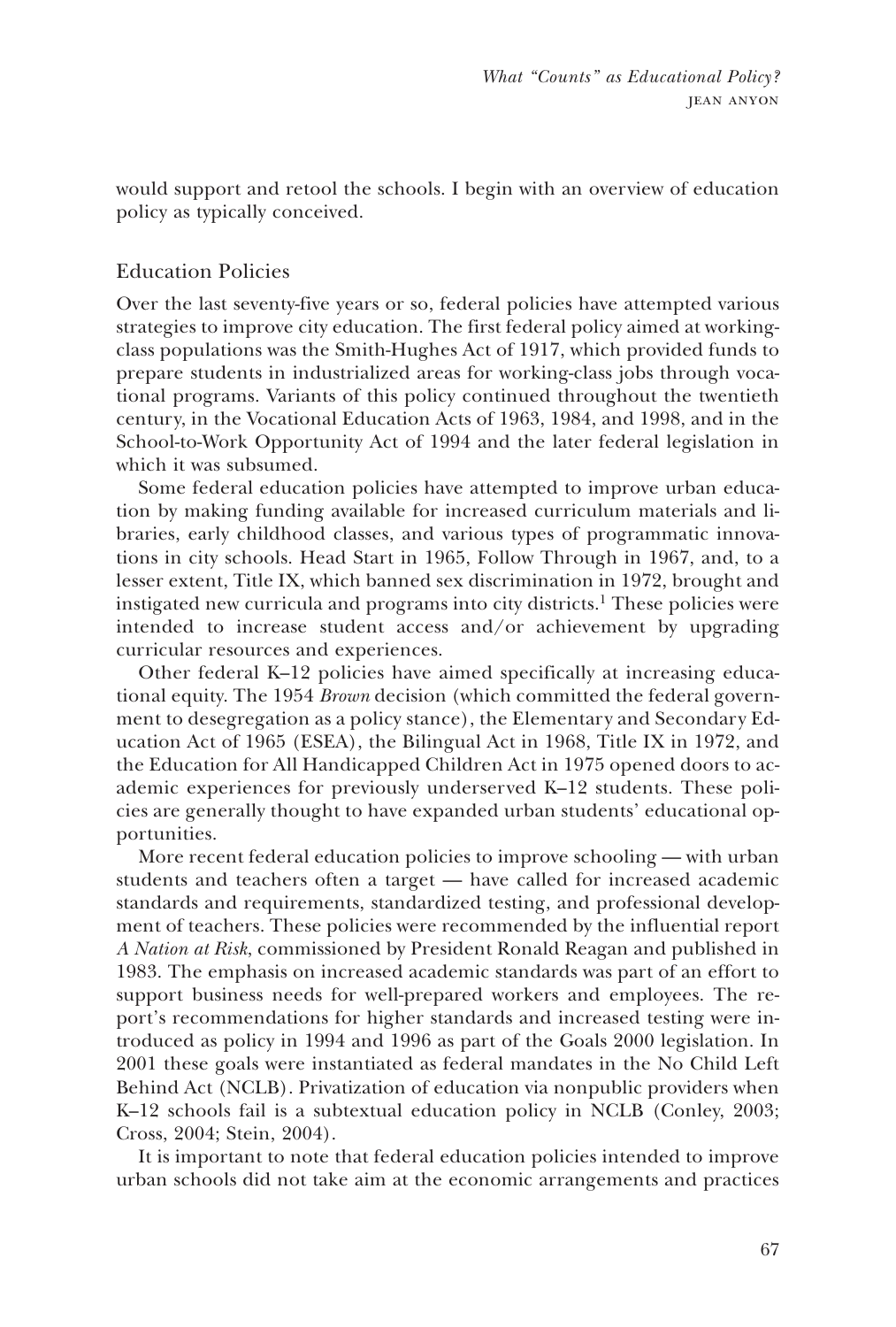that themselves produced the poverty in which city schools were embedded. Despite increases in educational opportunity, the effects of almost a century of educational policies on urban school and student achievement have, by most accounts, been disappointing.

The first state policies regarding the education of America's urban (and rural) poor emerged earlier than federal ones. What has counted as state education policy regarding poor students can be said to have begun with mid- to late-nineteenth century insertions into state constitutions of the right of all students to a free, "thorough," "efficient," or "useful" education (Odden & Picus, 1992). Following these insertions and until the 1970s, however, most state education policies did not focus specifically on urban education. State mandates typically set regulations and requirements for school systems, teacher and administrator preparation, and school funding (through property taxes). During the 1970s and 1980s, lawsuits challenging state education funding systems brought increased attention to city schools and districts. State urban education policy in these decades involved various kinds of efforts, including school-based management and basic skills mandates. In the 1990s, state policies attempted to align education standards and regulations with federal ones, mandated curriculum and teacher licensure reform, and closely monitored urban districts. As legal challenges to state systems have led to increased funding of city schools, states have imposed stricter academic and graduation requirements, as well as multigrade and multisubject standardized testing. Quasi-privatization policies supporting charter schools, vouchers, and other school choice programs have also been a state strategy to attempt to improve the education of urban children by offering them a choice of schools to attend (Conley, 2003).

Over the decades, federal and state policies codified an increasing number of requirements that urban schools and districts must meet. Local governments and educational bureaucracies have undertaken a plethora of programs to attempt to meet those guidelines. Local districts have also mounted school reform projects in response to local social conditions and political pressure from parents and communities. Most local initiatives have been curricular, pedagogical, and administrative.

During the Progressive Era, cities consolidated and professionalized their school systems and personnel, introduced programs like the Gary Plan to prepare students for the industrial experience, increased access to high school, organized educational opportunities for immigrant parents, and sometimes fed, bathed, and clothed poor children. During the decade of the Great Depression, most large cities retrenched and severely cut educational social service and academic programs, as local tax receipts plummeted and banks that offered loans demanded broad cuts in education. During the 1960s, many urban districts were weakened further as most remaining businesses and jobs moved to the suburbs, decimating the urban property tax base (Anyon, 1997; Ravitch, 2000; Tyack, 1974; Wrigley, 1982).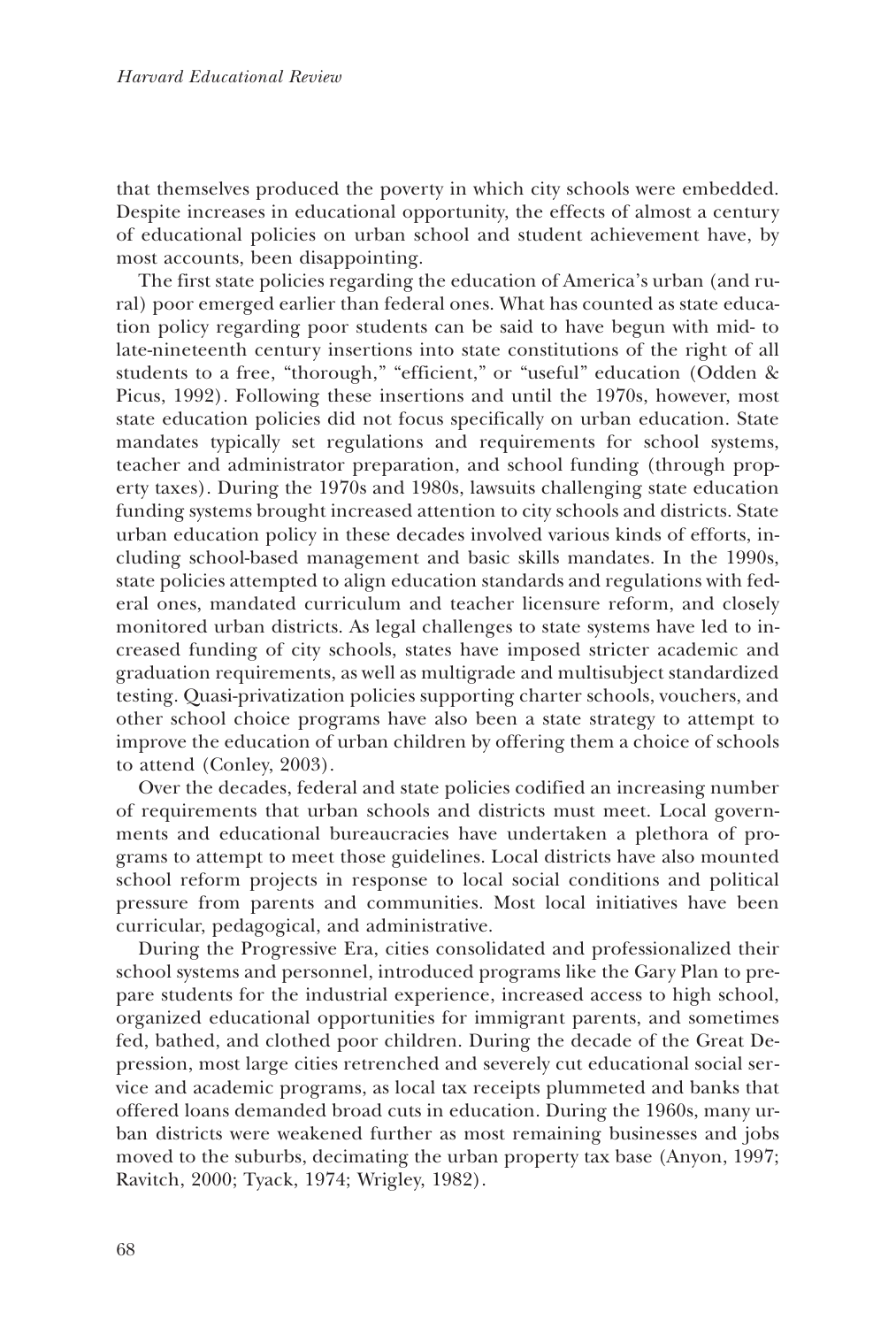Since the 1970s, in response to federal, judicial, and state mandates, urban districts have bused students to meet racial integration guidelines, decentralized authority to increase community participation, and created magnet schools to attempt to attract middle-class parents. Other local policies that have been attempted to improve achievement are a multitude of reform programs or "school improvement projects," student retention services, privatization of educational offerings, vouchers and magnets, mayoral control, small schools, and curriculum standardization and evaluation through testing. The social context of these policies has included pressure to be accountable in the wake of increased funding, as well as community and corporate demands for better schools. None of the local policies has focused on the poverty of families or neighborhoods.

One way to evaluate this long run of education policy is to compare the achievement of urban students at the beginning of the twentieth and twentyfirst centuries. Although achievement is higher now in that larger percentages of students remain in school past the elementary years than in 1900, I would argue that the improvement is relative and illusory. That is, while in the early twentieth century relatively few urban poor students went beyond fifth grade, the vast majority did not require further education to find employment in industries that could lead to middle-class income (Anyon, 1997; Ayres, 1909). Currently, relatively few urban poor students go past ninth grade: The graduation rates in large comprehensive inner-city high schools are abysmally low. In fourteen such New York City schools, for example, only 10 percent to 20 percent of ninth graders in 1996 graduated four years later (Fine, 2001; Greene 2001; Miao & Haney, 2004).<sup>2</sup> Despite the fact that low-income individuals desperately need a college degree to find decent employment, only 7 percent obtain a bachelors degree by age twenty-six (Education Trust, 2001; Mishel, Bernstein, & Schmitt, 2001). So, in relation to the needs of low-income students, urban districts fail their students with more egregious consequences now than in the early twentieth century.

Given the plethora of federal, state, and local education policies aimed at urban schools and the current widely acknowledged necessity of high-quality education for all, why have most urban schools and districts not been able to provide such an education for their students?

#### Barriers to High-Quality Public Education in Cities

There are multiple causes of low-quality schooling in urban areas, and education policies as heretofore conceived address only a few. Education policy has not addressed the neighborhood poverty that surrounds and invades urban schools with low expectations and cynicism. Education policy has not addressed the unemployment and joblessness of families who will have few if any resources for the further education of their children, even if they excel in K–12 classes.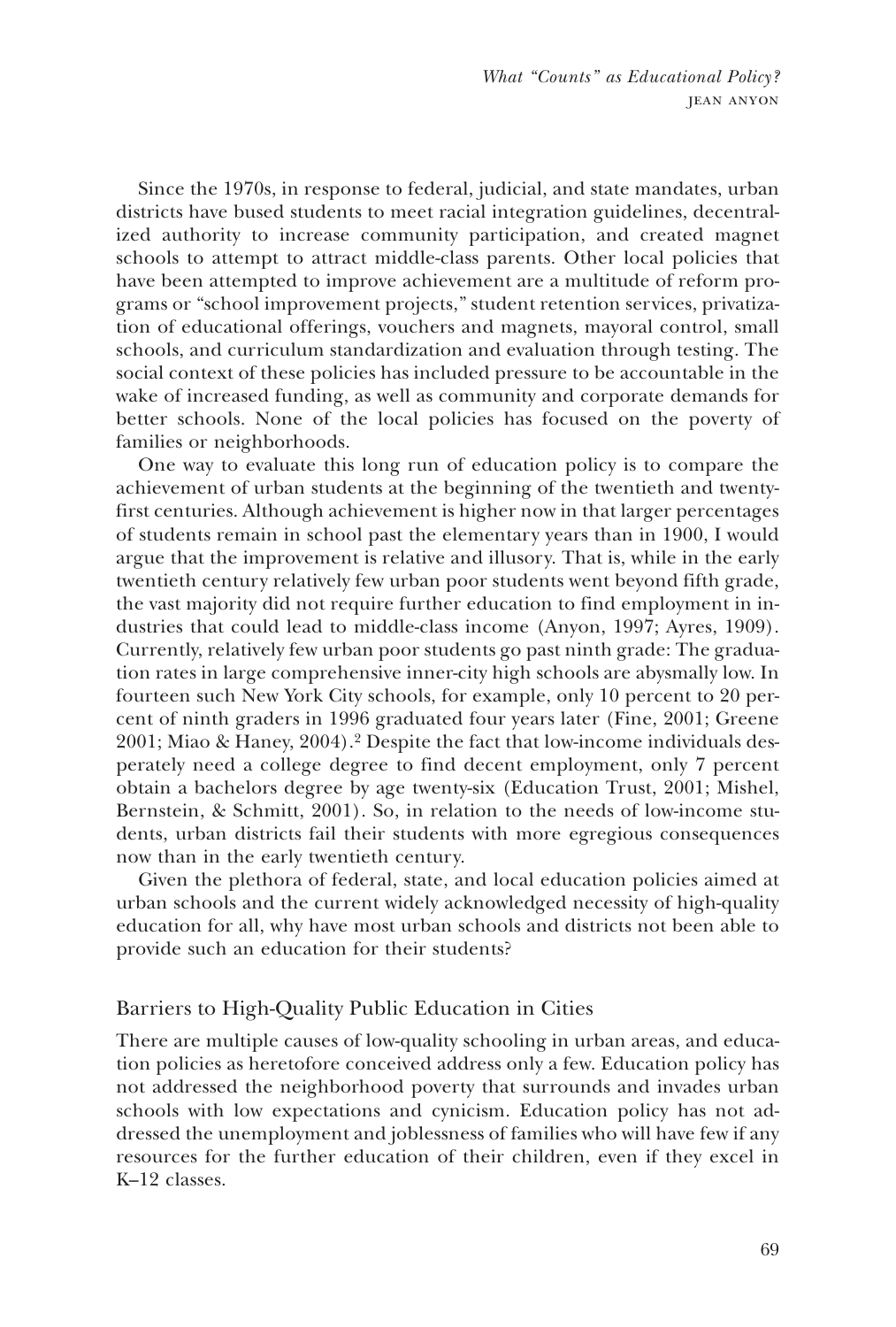And education policy — even in response to state financial challenges has not addressed the political economy that largely determines low levels of city district funding. Taxes on wealthy families and corporations are among the lowest on record (Phillips, 2002). Business and government investment in affluent suburban job centers rather than urban areas continues to deprive poor neighborhoods of entry-level jobs and a tax base, and residents' poverty wages further diminish available funding sources (Anyon, 2005; Orfield, 2002; Rusk, 1999). These political-economic constraints on quality schooling are not challenged by current or past education policy. In most U.S. cities, the political leverage of urban parents has not been sufficient to force the funding necessary to overcome outdated buildings, broken computer labs, and overcrowded classrooms.

These economic and political conditions are the building blocks of formidable barriers to systemic, sustainable school quality. Indeed, even when urban school reform succeeds, it fails — when there are no decent jobs a diploma from a successfully reformed school or district will attract, and there is no government or familial funding sufficient for the vast majority of low-income graduates of even good urban high schools to obtain a bachelors degree.

Individual and neighborhood poverty builds walls around schools and classrooms that education policy does not penetrate or scale. In the following section I describe some of the federal and metro-area policies and arrangements that sustain these barriers.

#### Federal Policy

Analysts typically do not link federal policies to the maintenance of poverty, to the lack of jobs that bedevils American workers, or to the increasingly large portion of employment that pays poverty and near-poverty wages. Yet federal policy is determinative. To take a blatant example, Congress set the first minimum wage in 1938 at \$3.05 (in 2000 dollars); it stands in 2005 at \$5.15 — a mere two dollars more. (Yearly income at this wage is \$10,712.) This sum ensures that full-time, year-round, minimum-wage work will not raise people out of poverty (Mishel, Bernstein, & Boushey, 2003). Analysis in 2004 found that minimum-wage standards directly affect the wages of 8.9 percent of the workforce (9.9 million workers); when we include those making one dollar more an hour than the minimum wage, this legislation affects the wages of as much as 18 percent of the workforce (Economic Policy Institute, 2004). Contrary to the claims of those who oppose raising the minimum wage (that an increase will force employers to fire, or hire fewer of those affected by the increase), studies of the 1990–1991 and 1996–1997 minimum-wage increases failed to find any systematic, significant job losses associated with the increases and found no evidence of negative employment effects on small businesses (Economic Policy Institute, 2004).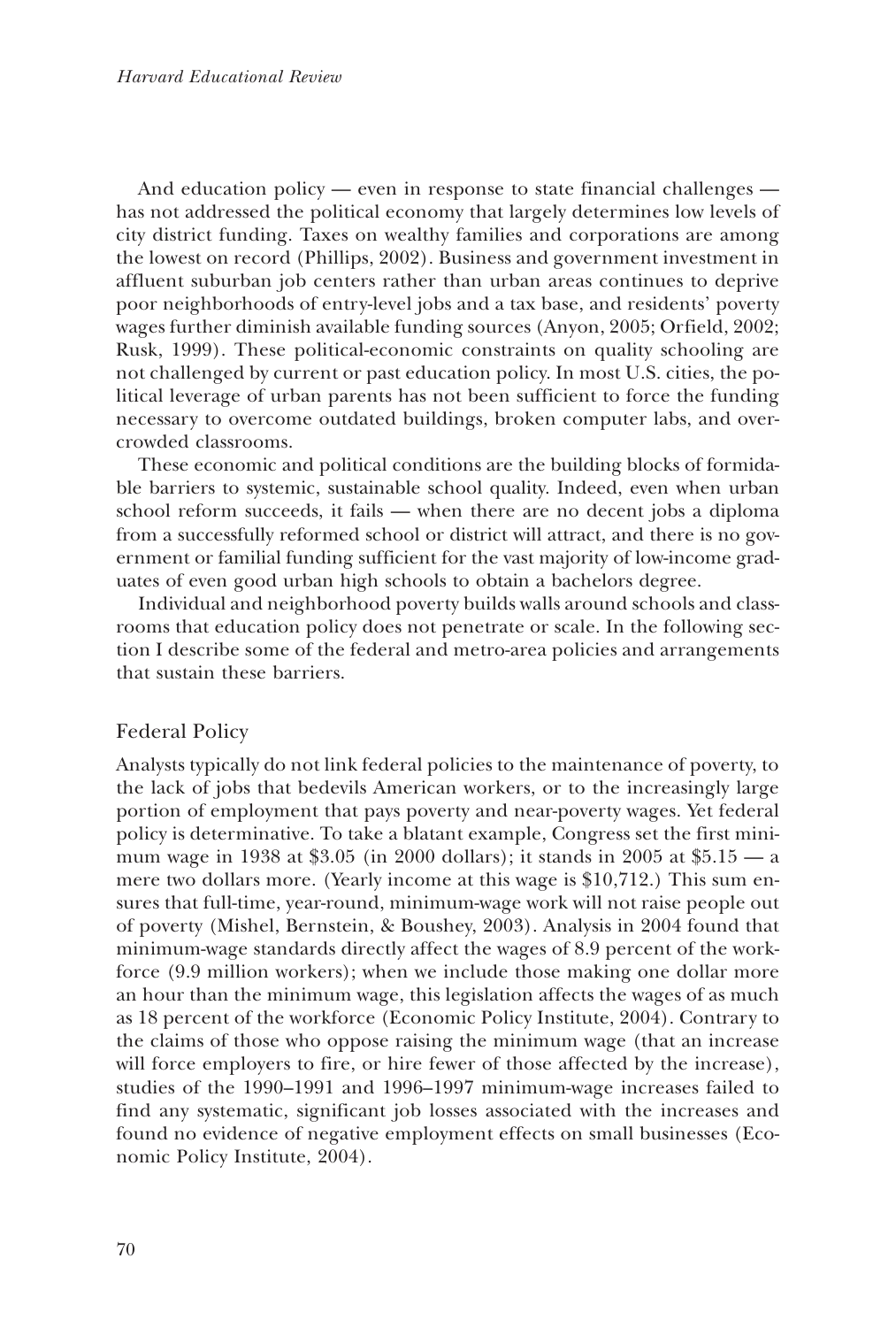Almost half the workforce earns what some economists call poverty-*zone* wages (and what I define as up to and including 125% of the official poverty level; Anyon, 2005). I analyzed figures provided by the Economic Policy Institute to calculate the overall percentage of people who work full-time year round yet make wages up to and including 125 percent of the official poverty threshold needed to support a family of four at the poverty level. The analysis demonstrates that in 1999, during a very strong economy, almost half of the people at work in the United States (41.3%) earned poverty-zone wages — in 1999, \$10.24/hour (\$21,299/year) or less, working full-time year round (Mishel et al., 2001). Two years later, in 2001, 38.4 percent earned povertyzone wages working full-time year round (in 2001, 125% of the poverty line was a \$10.88 hourly wage; Mishel et al., 2003). This suggests that the federal minimum-wage policy is an important determinant of poverty for many millions of U.S. families.

There are other macroeconomic policies that produce hardship. These especially penalize Blacks and Latinos, the majority of whom live in segregated, low-income urban neighborhoods. These policies include the following: job training as a predominant federal antipoverty policy when there have been too few jobs for graduates; ineffective federal implementation of policies that outlaw racial discrimination in hiring and housing; regressive income taxes that charge wealthy individuals less than half the rate charged the rich during most of the first sixty years of the twentieth century, yet substantially raise the payroll taxes paid by the working poor and middle class; and corporate tax policies in recent years that allow 60 percent of large U.S. corporations to pay no federal taxes at all (and in some cases to obtain millions in rebates; Citizens for Tax Justice, 2002; Lafer, 2002; Orfield, 2002; Rusk, 1999).

These federal policies and practices contribute to personal, neighborhood, and educational poverty because they lead to the following problems: There are not enough jobs for poor families who need them; low-income families of color are concentrated in low-resourced urban neighborhoods; and when the wealthy do not contribute equitably to public expenses, funding for services like education declines and the quality of the services tends to be low.

The effects of these policies are compounded by harsh union laws and lack of federal protection for labor organizing; Federal Reserve Bank pronouncements that ignore the portion of its mandate to maintain a high level of employment; and free-trade agreements that send thousands of corporations, and their job opportunities, to other countries. These policies hurt workers of all colors — and in most sectors of the economy — as existing jobs disappear and those remaining pay lower wages, in part because they are not unionized (Anyon, 2005; Citizens for Tax Justice, 2002; Economic Policy Institute, 2002, 2004; Galbraith, 1998; Lafer, 2002; Mishel et al., 2001).

However, there are federal policies we could create that would lower poverty by important margins — including a significantly raised minimum wage,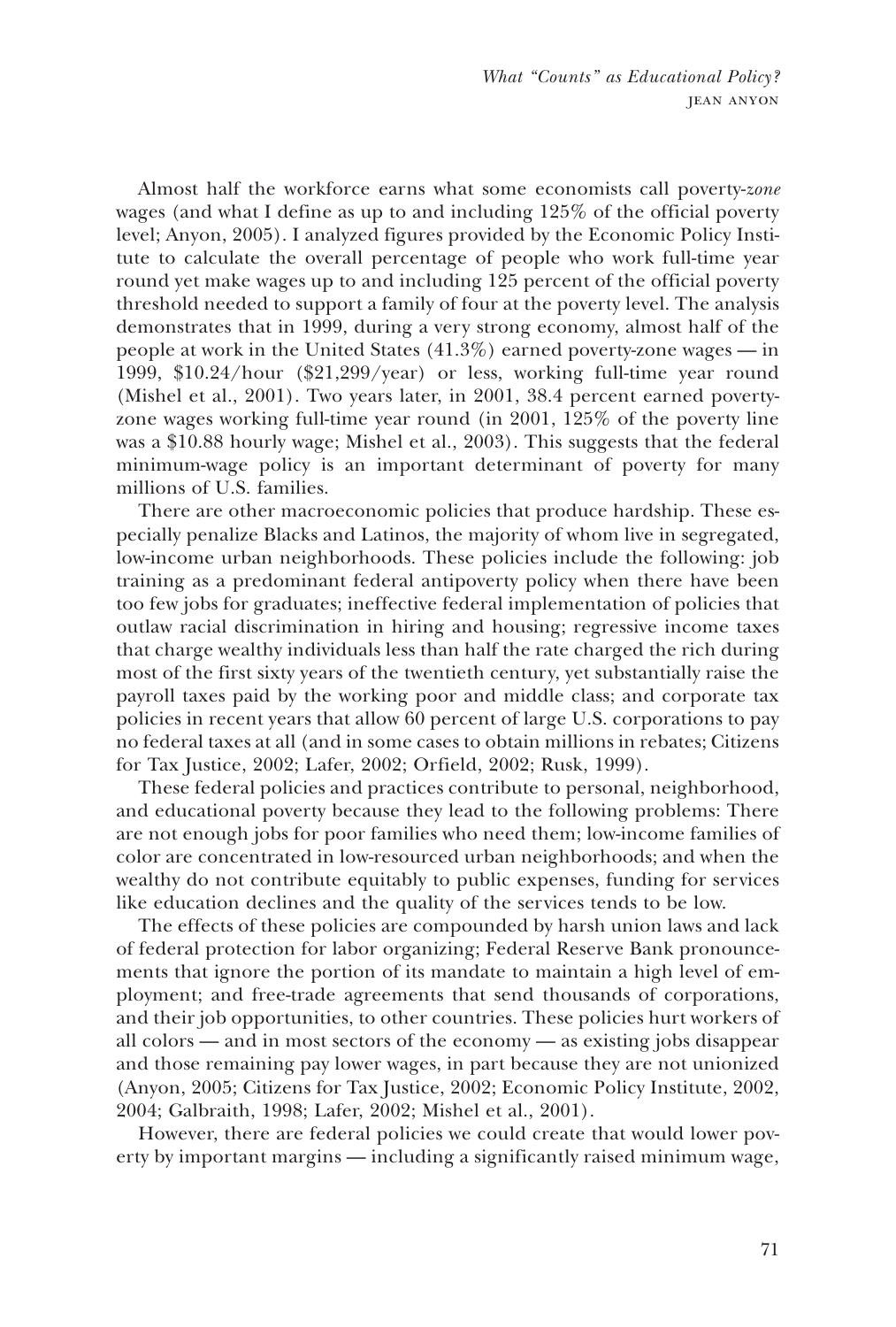comparable worth laws, and policies to enforce existing regulations that outlaw discrimination in hiring. A raise in the minimum wage that brought workers above poverty would improve the lives of at least a fifth of U.S. workers (Economic Policy Institute, 2004). Paying women the same amount men are paid for comparable work would, according to one analysis, reduce poverty by 40 percent, as such a large percentage of poor people are women in lowwage jobs (Lafer, 2002). And requiring employers to hire without discriminating against Blacks and Latinos would further open opportunities currently denied.

In addition, policies that worked against U.S. poverty in the past could be reinstated: U.S. government regulation of the minimum wage, which kept lowpaid workers' income at the median of highly paid unionized workers in the decades after World War II; federal support for union organizing; a federal program of job creation in cities, as during the Great Depression of the 1930s; and federal programs for urban youth that would support further education, as such policies did for eight million men and women after World War II (Anyon, 2005; Galbraith, 1998). These national policies were important supports of the widespread prosperity of the United States' working and middle classes in the quarter century following 1945 (Galbraith, 1998).

#### Metropolitan Policy and Practice

Like current federal mandates, there are metro-area policies and practices that increase the problems of urban residents and neighborhoods. Metro areas are shaped by regional markets — for jobs, housing, investment, and production. Metro areas account for over 80 percent of national output and drive the economic performance of the nation as a whole. Each metro area is anchored by one or more cities (Dreier, Mollenkopf, & Swanstrom, 2001).

Today, metropolitan regions are characterized by population growth, extensive inequality, and segregation (Orfield, 2002; Rusk, 1999). The percentage of racial minorities in large metro areas who live in the suburbs jumped from 19 percent to 27 percent during the 1990s. However, a growing share of these families lives in fiscally stressed suburbs, with an increasing number of neighborhoods having poverty levels over 30 percent (Kingsley & Petit, 2003; Orfield, 2002). As in areas of concentrated poverty in the central city, low levels of taxable resources in these "urbanized" segregated suburbs leave services like education lacking in funds.

U.S. metropolitan areas are characterized by the following problems, all of which disadvantage urban minority families and communities: Most entrylevel jobs for which adults with low to moderate education levels are qualified are increasingly located in suburbs, rather than in central cities, but public transit systems do not connect these suburban job centers to urban areas, where most low-income minorities live — thus preventing them from access to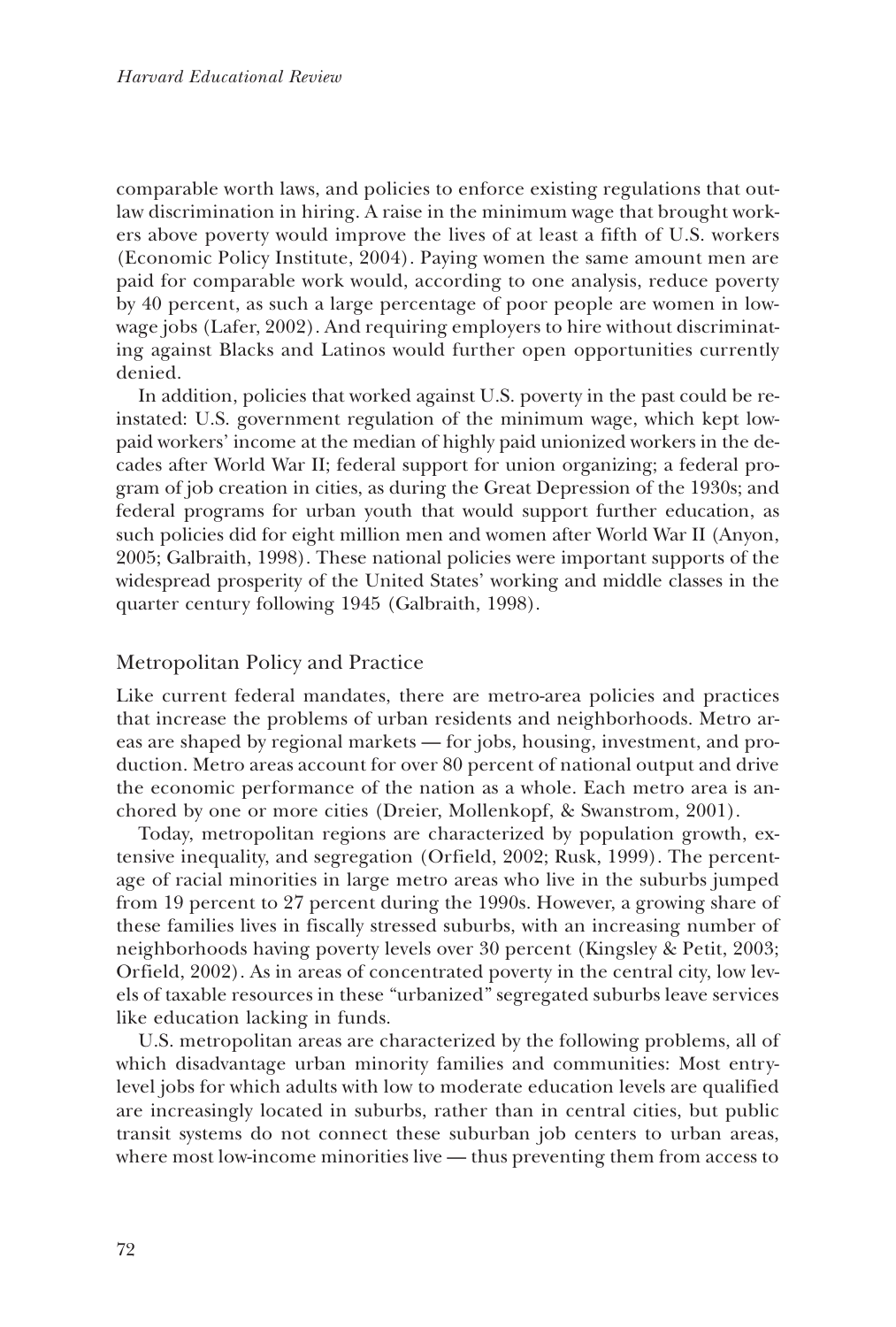jobs there. State-allowed local zoning on the basis of income prevents affordable housing in most suburbs where entry-level jobs are located, which means there is little if any housing for low-income families near the suburban job centers. Indeed, as I have mentioned, the failure to enforce antiracial discrimination statutes in housing confines most Blacks and Latinos to housing sites in central cities and segregated suburbs. Finally, even though federal and state taxes are paid by residents throughout metro regions (including inner cities), most tax-supported development takes place in the affluent suburbs rather than in low-income areas. Thus, few jobs exist in most low-income urban neighborhoods (Anyon, 2005; Dreir et al., 2001; Orfield, 2002; Rusk, 1999). These inequitable regional arrangements and policies exacerbate federal wage and job mandates and contribute in important ways to joblessness and poverty in cities and urbanized suburbs, and to the low quality of investment in services such as education there.

# Poverty

One consequence of federal and regional policies regarding work, wages, housing segregation, and transportation is that the numbers of poor people approach the figures of 1959 — before massive urban poverty became a national issue. Although the percentages are lower now, the numbers are still staggering: There were about as many people officially poor in 1993 (39.2 million) as in 1959 (39.4 million; Harrington, 1963). And in 2003, 35.8 million were officially poor, only 3.5 million fewer than in 1959 (Mishel et al., 2003).

A more realistic measure of poverty than federal guidelines is that those earning incomes up to 200 percent of the official levels are considered poor (Bernstein, Brocht, & Spade-Aguilar, 2000; Citro & Michael, 1995; Short, Iceland, & Garner, 1999). This revised threshold is used by increasing numbers of social scientists. A calculation of the individuals who earned less than 200 percent of the poverty level in 2001 (\$17.40/hour, or \$36,192/year), demonstrates a much larger percentage of poor employees than is commonly acknowledged: *84 percent of Hispanic workers, 80 percent of Black workers, and 64.3 percent of White workers made wages at or under 200 percent of the official poverty line* (Mishel et al., 2001).

A calculation of *families* living with earnings up to 200 percent of the poverty line reveals that Black and Latino families face the greatest financial hurdles. More than 50 percent of Black and Latino families earn less than 200 percent of the poverty level, compared to only 20.3 percent of White families, even though White families constitute a slight majority (50.5%) of families that fall below 200 percent of the poverty level (Mishel et al., 2001). In sum, poverty in the United States is higher than commonly perceived and is maintained in urban areas by federal and metro-area policies and distributions.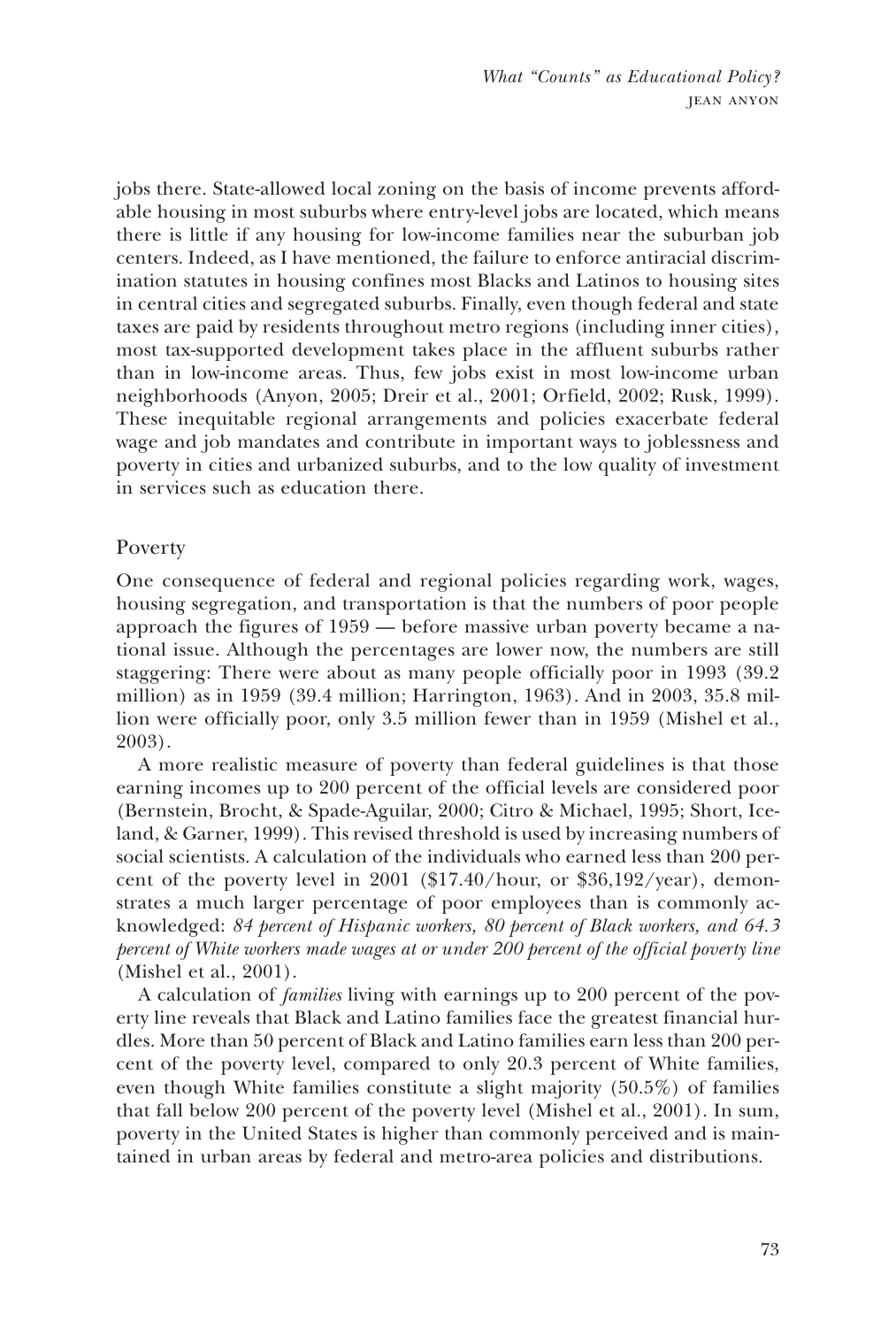## Effects of Poverty on Urban Students

Macroeconomic policies that set wages below poverty levels, that train innercity hopefuls for jobs that do not exist, that do not extract from the wealthy a fair share of social expenses, and that rarely enforce laws that would substantially decrease the economic discrimination of people of color all support persistent poverty and near-poverty among minority urban populations. This economic and social distress can prevent children from developing their full potential and can certainly dampen the enthusiasm, effort, and expectations with which urban children and their families approach K–12 education.

As I will report, a recent national study of young children confirms the potential of impoverished circumstances to prevent students' full cognitive growth before they enroll in kindergarten. Of countervailing power, however, is research demonstrating that when parents obtain better financial resources or better living conditions, the educational achievement of the children typically improves significantly. These findings empirically support the argument that for the urban poor, even with the right educational policies in place, school achievement may await a family's economic access.

I already presented adult poverty figures at the official threshold and noted the alarming increase in numbers when a more realistic assessment is made. The same disparities exist between federal and alternative counts of poor children. Sixteen percent of American children — almost 12 million — lived below the *official* federal poverty line in 2001. Almost half of those children (44%, or a little over 5 million) lived in *extreme* poverty (less than half the poverty line, or \$7,400 for a family of three in 2001) — including nearly a million African American children. This was a 17 percent increase in the number of children in extreme poverty from 2000, at the end of the economic boom (Cauthen & Lu, 2001; Dillon, 2003; Lu, 2003).

When the more appropriate alternative poverty threshold criterion is applied, however, a full *38 percent* of American children are identified as poor — 27 million who lived in families with income up to 200 percent of the official poverty line. These children live in poverty as well — although official statistics do not designate them as such. However, these families experience hardships that are almost as severe as those who are officially poor (Cauthen & Lu 2001; Lu, 2003). *By the revised measure — 200 percent of the official poverty cutoff — a full 57 percent of African American children, 64 percent of Latino, and 34 percent of White children were poor in the United States in 2001* (Lu, 2003; Mishel et al., 2003).

It is only in the 1990s that empirical studies focused on why and how poverty affects cognitive development and school achievement. Researchers began to document the specific effects of poverty environments on children's development (Brooks-Gunn, Duncan, Leventhal, & Aber, 1997; Goering & Feins, 2003; Sampson, Morenoff, & Gannon-Rowley, 2002). This body of work documents the correlations between low income, child development, and educational achievement (see Duncan & Brooks-Gunn, 1997, for an overview of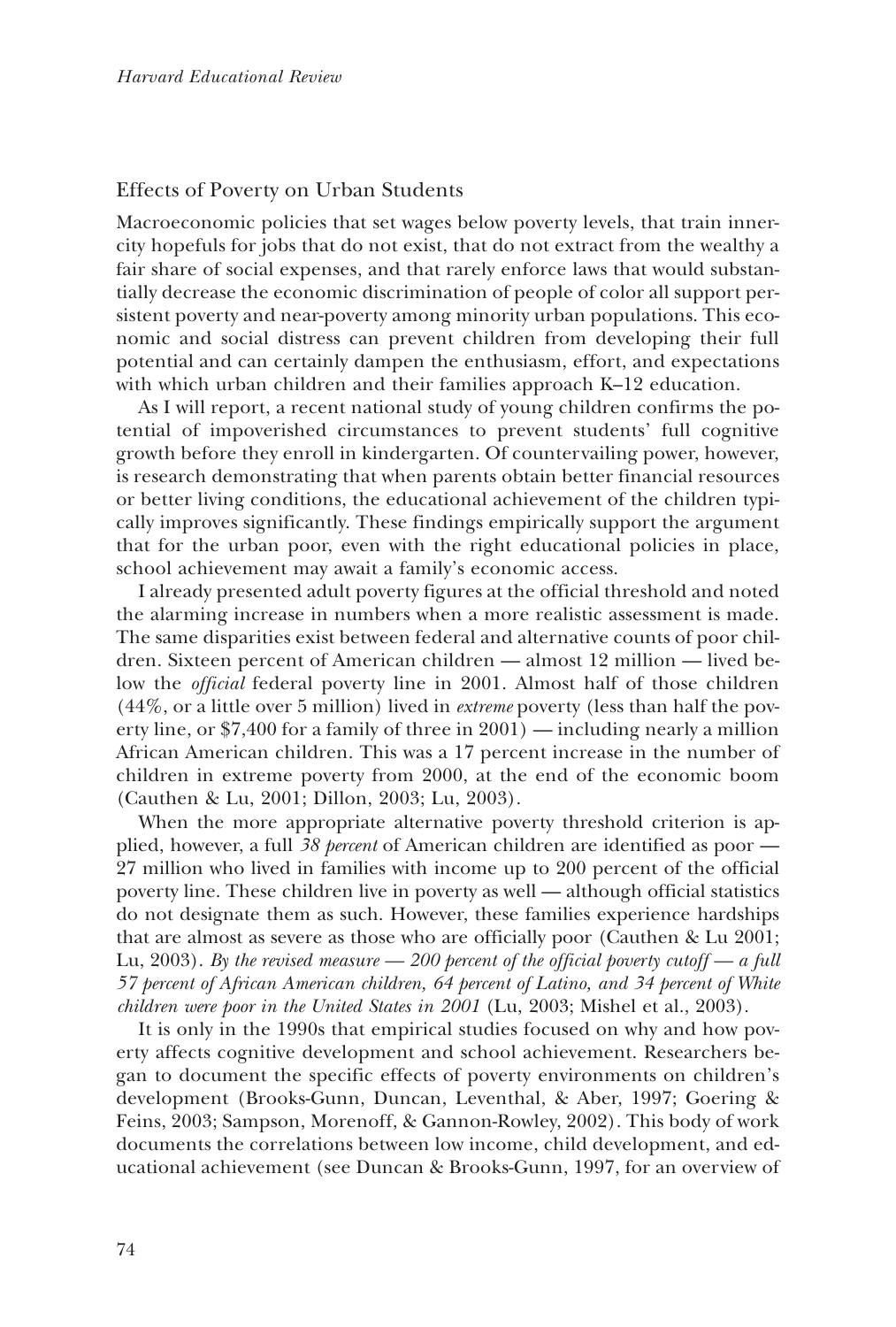studies). For example, poverty has been found to have consistently negative effects on children's cognitive development (Duncan & Brooks-Gunn, 1997; Duncan, Brooks-Gunn, & Klebanov, 1994; McLoyd, 1998). Longitudinal studies that have been carried out also demonstrate that "family income consistently predicts children's academic and cognitive performance, even when other family characteristics are taken into account" (Duncan & Brooks-Gunn, 1997). Persistent and extreme poverty has been shown to be more detrimental to children than temporary poverty (Bolger & Patterson, 1995; Duncan et al., 1994). Family income may influence children through both lack of resources and parental emotional stress (Bradley, 1984; McLoyd & Jartayne, 1994; Smith, Brooks-Gunn, & Klebanov, 1997; Sugland, Zaslow, Brooks-Gunn, & Moore, 1995). Poor children have more health and behavior difficulties than those from more affluent families, which mitigates against educational success (Duncan & Brooks-Gunn, 1997; Houser, Brown, & Prosser, 1997; Klerman, 1991/2003; Korenman & Miller, 1997). Studies collected by Duncan and Brooks-Gunn teased out some of the variables within the effects of income. In summarizing research reported in their 1997 volume *Consequences of Growing up Poor*, they point out the following:

- 1. Income matters for the cognitive development of preschoolers "because it is associated with the provision of a richer learning environment" (p. 601). This is true in part because family income is a "significant determinant of child care environments, including center-based childcare (p. 601). . . . Income allows parents to provide their children with safer, more stimulating home environments; to live in communities with better schools, parks, and libraries and more challenging peers; to afford tuition and other expenses associated with higher education; to purchase or otherwise gain access to higher-quality health care; and in many other ways to buy the things that promote the health and development of their children" (p. 14).
- 2. "A variety of income measures income [relative to needs] . . . income loss, the ratio of debts to assets, and unstable work — are associated with family economic pressure" (p. 602). Economic pressure has been found to be associated with depression (and stress) in parents, which can affect parenting, and thus school achievement.
- 3. "Family income is usually a stronger predictor of ability and achievement outcomes than are measures of parental schooling or family structure [e.g., single parenthood]" (p. 603). Many studies have shown that children raised in low-income families score lower than children from more affluent families do on assessments of health, cognitive development, and positive behavior. "In general, the better the measure of family income and the longer the period over which it is measured, the stronger the association between the family's economic well-being and children's outcomes" (p. 14).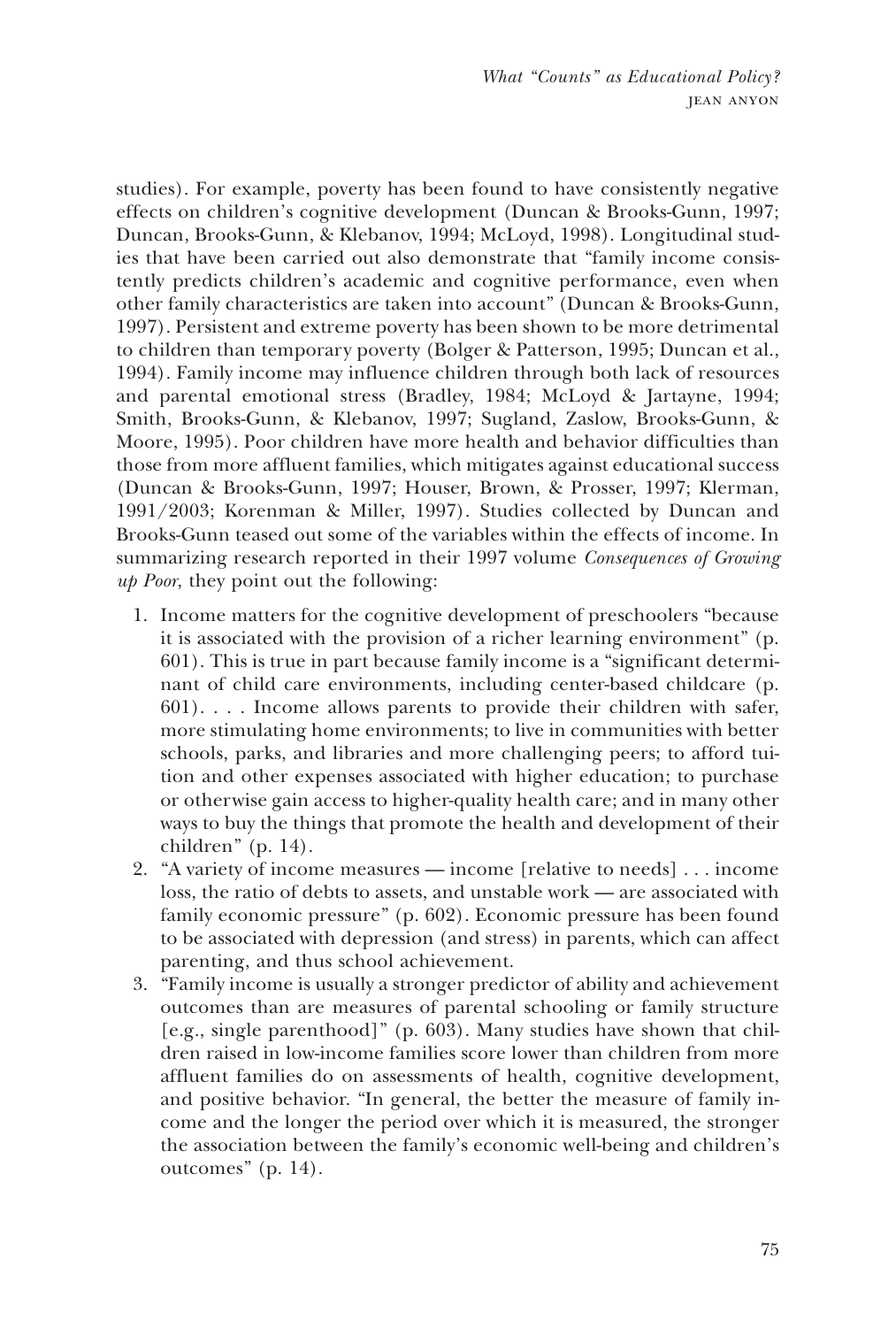It is important to understand that these findings do not suggest that poor students are of low intelligence; rather, the studies point to the power of the economy — and of economic hardship — to place extremely high hurdles to full development in front of children who are poor. It is of course possible although it is not the norm — that education over time mitigates the effects of SES (Hout, 1988; Jencks & Phillips, 1998).

In 2002, Valerie Lee and David Burkham published the results of a largesample assessment of the effects of poverty on cognitive development. They utilized data from the United States Department of Education's early childhood longitudinal kindergarten cohort, which is a comprehensive dataset that provides a nationally representative portrait of kindergarten students. Lee and Burkham (2002) explored differences in young children's achievement scores in literacy and mathematics by race, ethnicity, and socioeconomic status (SES) as they began kindergarten. They also analyzed differences by social background in an array of children's homes and family activities.

The study demonstrates that inequalities in children's cognitive ability by SES are substantial even before children begin kindergarten and that poverty has a detrimental impact on early intellectual achievement. Importantly, it demonstrates that the disadvantages of being poor outweigh by far the race or family structure of children as causes of the cognitive disadvantages.

Details of the national assessment include the following:

- 1. Before children enter kindergarten, the average cognitive scores of children in the highest SES group are 60 percent above the scores of the lowest SES group.
- 2. Cognitive skills are much *less* closely related to race/ethnicity after accounting for SES. After taking racial differences into account, children from different SES groups achieve at different levels — before they begin kindergarten.
- 3. The impact of family structure on cognitive skills (e.g., being in a singleparent family) is much less than either race or SES.
- 4. Socioeconomic status is very strongly related to cognitive skills; SES accounts for more of the variation in cognitive scores than any other factor by far.

Lee and Burkham (2002) also found that disadvantaged children not only enter kindergarten with significantly lower cognitive skills than their advantaged peers, but also that low-SES children begin school (kindergarten) in systematically lower-quality elementary schools than their more advantaged counterparts. "However school quality is defined — in terms of higher student achievement, more school resources, more qualified teachers, more positive teacher attitudes, better neighborhood or school conditions, private vs. public schools — the least advantaged United States children begin their formal schooling in consistently lower-quality schools. This reinforces the inequalities that develop even before children reach school age" (p. 3; see also Entwistle &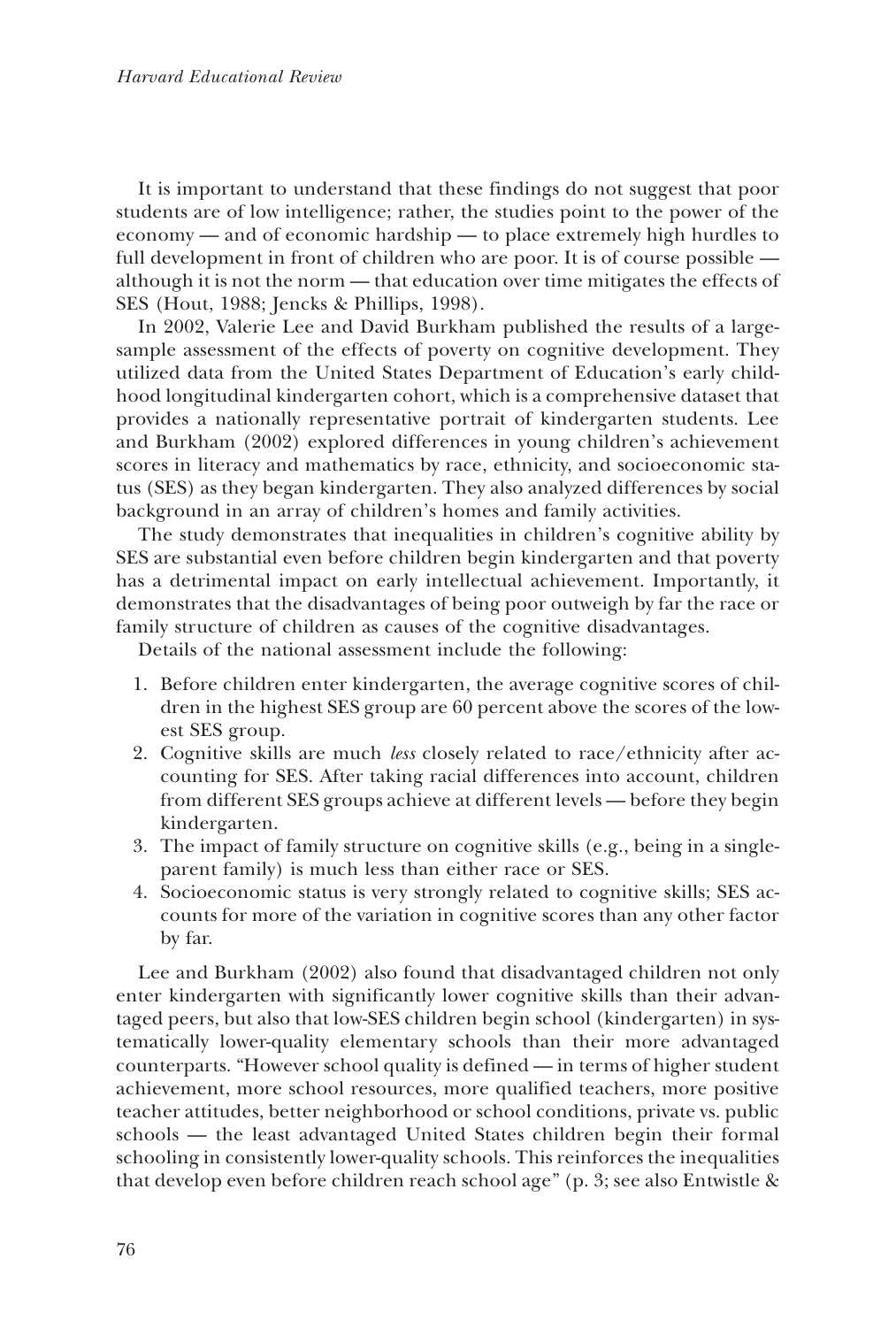Alexander, 1997; Phillips, Brooks-Gunn, Duncan, Klevanov, & Crane, 1998; Phillips, Crouse, & Ralph, 1998; Stipic & Ryan, 1997; White, 1982).

In their review of studies of poverty's effects on individual development, Duncan and Brooks-Gunn (1997) conclude, "Taken together, [these studies] suggest that programs that raise the incomes of poor families will enhance the cognitive development of children and may improve their chance of success in [education and] the labor market during adulthood. Most important appears to be the elimination of deep and persistent poverty during a child's early years" (p. 608). I now turn to research suggesting that familial financial and other supports do indeed lead to increased educational achievement in children.

# Evidence that Familial Supports Raise Educational Achievement

I have been examining relationships among education policy, the economy, and achievement in urban schools. First, I critiqued education policy for its lack of attention to urban poverty, which, I argued, is maintained by policies and decisions made at the federal and metropolitan levels. I provided evidence of some of the egregious consequences of federal and regional policies and practices for urban families, neighborhoods, students, and schools. In particular, I demonstrated that child poverty creates obstacles to full development and educational achievement, especially when low-income minority children attend low-resourced schools — which most do. In this section I provide indirect and direct research evidence that increased family supports such as financial resources and less segregated neighborhoods raise educational achievement.

Indirect evidence is present in a longitudinal study completed in 2003 that found that improving family income reduces the negative (aggressive) social behavior of children, which in turn is likely to lead to better school behavior and performance. For eight years, researchers studied a representative population sample of 1,420 children ages nine to thirteen in rural North Carolina. A quarter of the children were from a Cherokee reservation. Psychological tests were given at the start of the study and repeated each year (Costello, Compton, Keeler, & Angold, 2003; O'Connor, 2003).

When the study began, 68 percent of the children were living below the official poverty line. On average, the poorer children engaged in more vandalism, stealing, bullying, stubbornness, and outbursts of anger than those who were not poor. But halfway through the study, a local casino began distributing a percentage of its profits to tribal families. Given to each tribal member over eighteen and put in a trust fund for younger members, the payment increased slightly each year, reaching about \$6,000 per person for the year 2001. Psychiatric tests administered by researchers for the four years that the funds were being distributed demonstrated that the negative behaviors of children in families who were no longer poor dropped to the same levels found among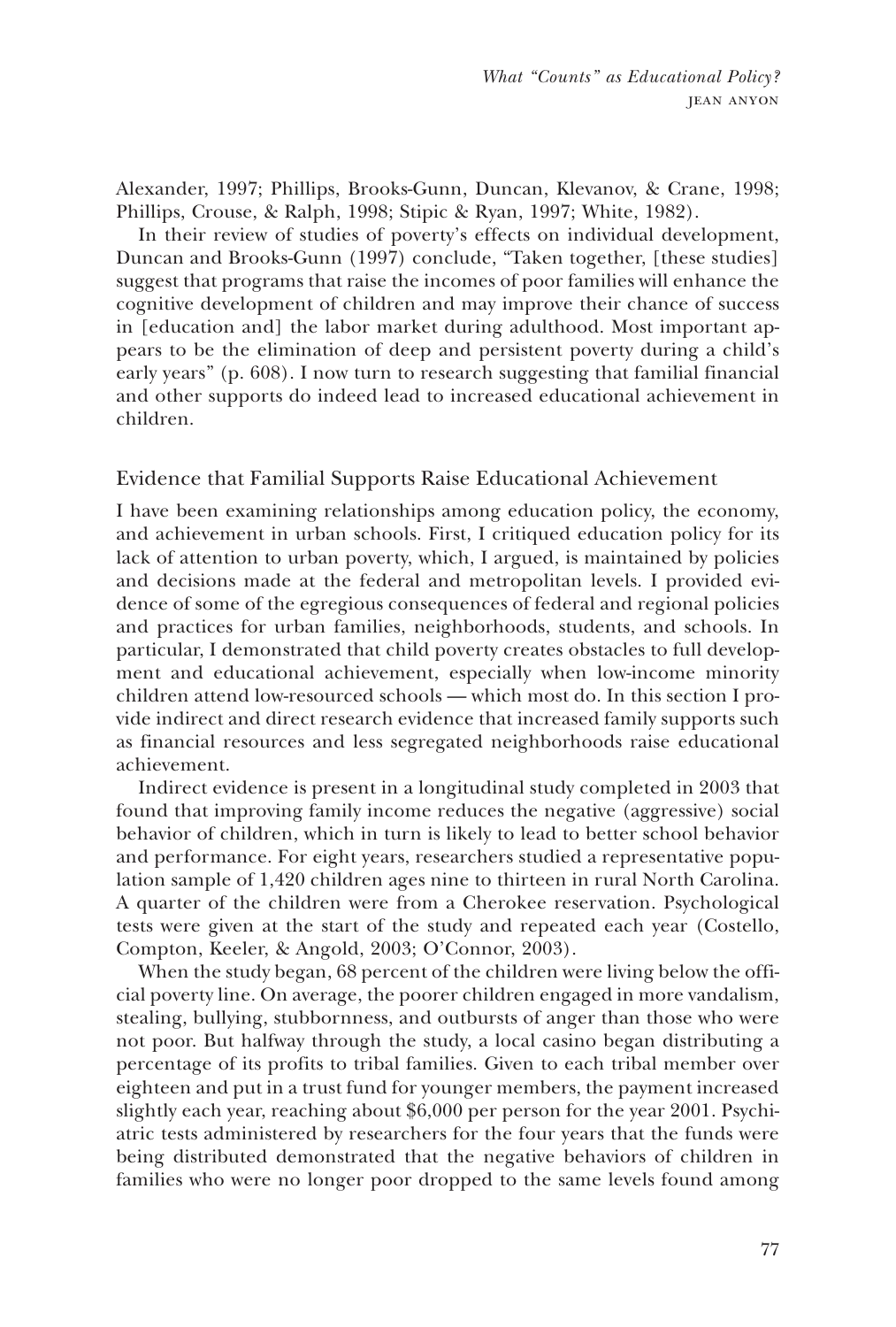children whose families had never been poor (decreasing by 40%). Parents who moved out of poverty reported having more time to spend with their children, and researchers identified better parenting behavior. Researchers also identified the psychological benefits of not being poor as important to both parents and children. Poverty puts stress on families, which can increase the likelihood of children developing behavioral problems. One parent in the study told researchers that "the jobs [produced by the casino] give people the chance to pull themselves up by their bootstraps and get out of poverty. That carries over into less juvenile crime, less domestic violence, and an overall better living experience for families" (O'Connor, 2003, p. 2).

Other research demonstrates that urban low-income parents are also able to practice more effective parenting strategies when some of the stress of poverty is eased by a higher income. And the reduction in stress in turn may positively affect the behavior and achievement of low-income children (see information below; also Jackson, Brooks-Gunn, Huang, & Glassman, 2000; Jeremiah, 2003; Seitz, Rosenbaum, & Apfel, 1985).

Direct evidence that income supports improved educational achievement is also available. In March 2001, the Manpower Demonstration Research Corporation (MDRC) published a synthesis of research on how welfare and work policies affect the children of single mothers (Morris, Huston, Duncan, Crosby, & Bos, 2001). This synthesis reviewed data from evaluations of five programs that provided income supplements to poverty-wage workers (Florida's Family Transition Program, the Minnesota Family Investment Program, the National Evaluation of Welfare-to-Work Strategies, Milwaukee's New Hope for Families and Children Program, and the Self-Sufficiency Project). These programs offered supports of differing kinds to poverty-wage workers — income supplements, earnings disregards (rules that allow working welfare recipients to keep more of their income when they go to work), subsidized health care, employment services, counseling, supervised afterschool activities for children and youth, and informal get-togethers with project staff.

MDRC's review of the studies found that even relatively small income supplements to working parents (amounting to about \$4,000 per year) improved children's elementary school achievement by about 10 to 15 percent of the average variation in the control groups. These improvements were seen on test scores as well as on ratings by parents and/or teachers. The earning supplements had "consistently positive impacts on children's [school] achievement" (Morris et al., 2001, p. 63). The positive effects were small, but were statistically significant.

Longitudinal studies have found that the achievement and behavior problems of young children can have important implications for their well-being in adolescence and adulthood (Caspi, Wright, Moffit, & Silva, 1998; Masten & Coatsworth, 1995). Moreover, even small differences between children in school achievement early on can translate into larger differences later (Entwistle & Alexander, 1997). Therefore, as the authors of the research synthesis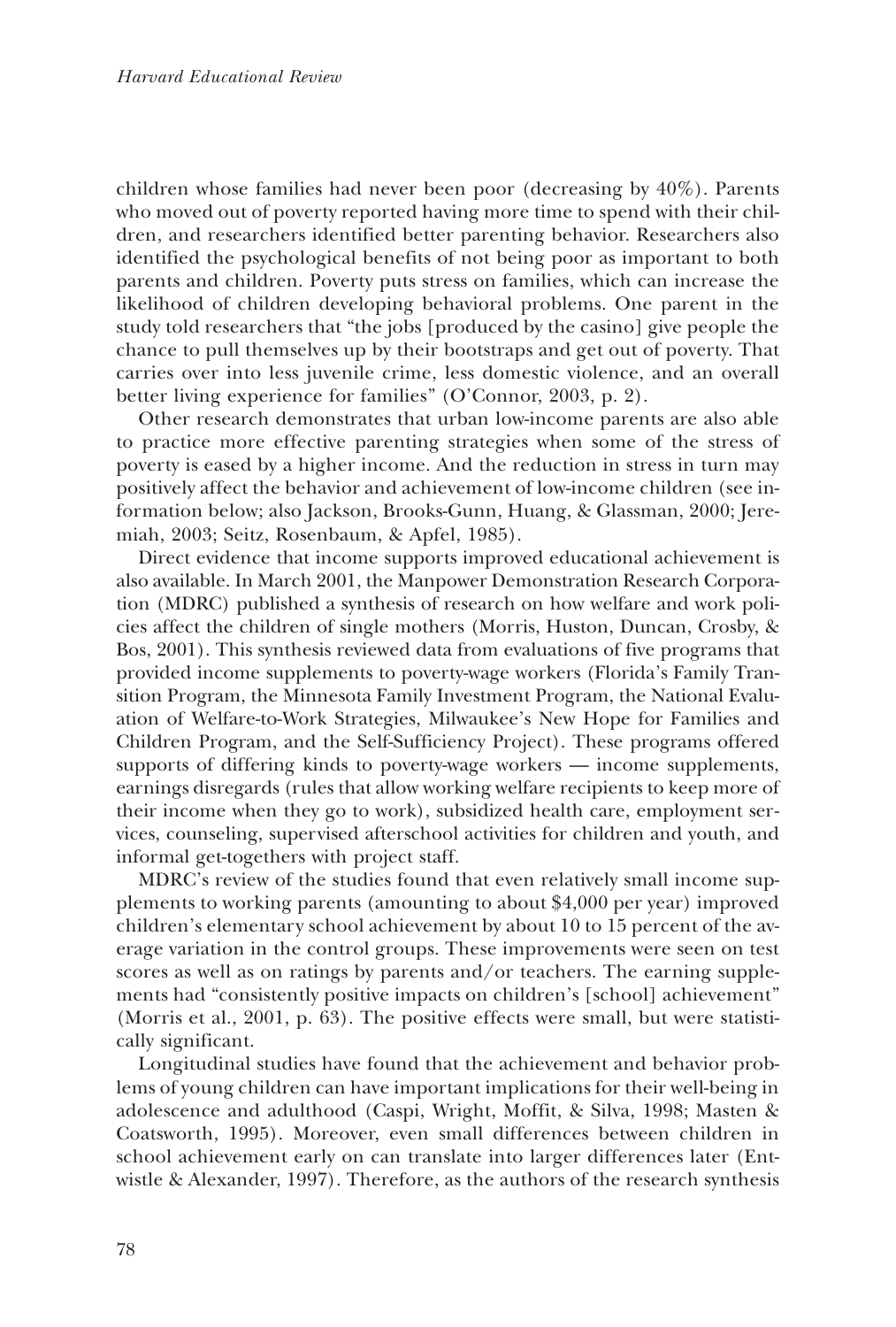state, "a program's effects on children, even if the effects are small, may continue to have implications over the course of their lives" (Caspi et al., 1998, p. 25).

The earning supplements provided by four of these programs did not, however, bring the families above the poverty level. The improvements in children's school achievement and behavior from even these relatively meager cash supplements for working families suggest that if we were to increase family resources substantially, we could probably improve educational and social outcomes for children substantially.

Indeed, one program that did provide an earning supplement that brought the families above poverty level showed particularly impressive results for children's behavior and achievement. New Hope for Families and Children was run between 1994 and 1998 in two inner-city areas in Milwaukee. Candidates had to live in one of two targeted areas, be eighteen or older, be willing and able to work at least thirty hours per week, and have a household income at or below 150 percent of the federal poverty level (Huston et al., 2001). Almost 90 percent of the adults in the sample were single or separated mothers with children when they entered the study, and 80 percent were receiving public assistance. The program was conceived by a nonprofit community-based organization and provided several benefits: the earnings supplement, subsidized health insurance, and subsidized child care. The program offered help in obtaining a job and provided a community-service job for up to one year for those not able to find work elsewhere, the advice and support of project staff were made available. The annual cost of providing these benefits was \$5,300 per family.

New Hope was evaluated at two-year and five-year intervals using a random assignment research design. After conducting outreach in the communities to identify eligible people, the study enrolled over 1,300 low-income adults. Half the applicants were randomly assigned to a program group that received New Hope's benefits, and the other half were randomly assigned to a control group that was not eligible for the benefits.

Both evaluations showed positive results (Bos, Huston, Duncan, Brock, & McLoyd, 1996; Huston et al., 2001). Financial supplements in the New Hope program did reduce the number of families in poverty, but both program and control groups reported similar levels of hardship, such as food insecurity and financial insufficiency. Yet the program had positive effects on parents' wellbeing and coping skills. As Huston et al. (2003) explain:

Parents in the New Hope group were more aware of available "helping" resources in the community, such as where to find assistance with energy costs or housing problems. More of them also knew about the [Earned Income Tax Credit] and its support, an important source of support for low-income workers. Ethnographic data suggest that a significant number of families intentionally used the Earned Income Tax Credits as a savings plan for making major purchases, reducing debt, and stabilizing rent and other payments. Parents in New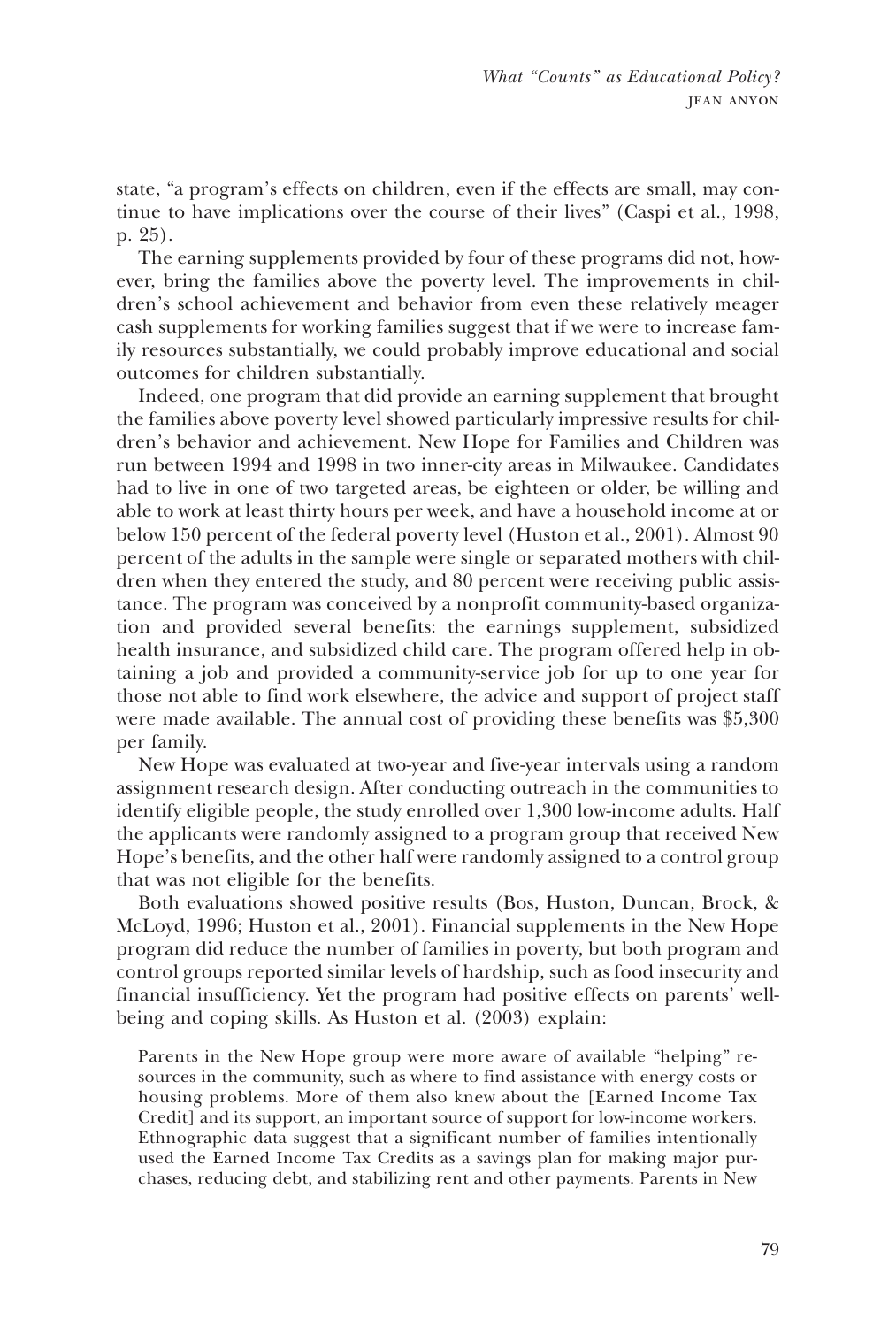Hope also reported better physical health and fewer symptoms associated with depression than did parents in the control group. At the two-year point, New Hope parents reported reduced stress, increased feelings of social support, and increased time pressure. The ethnographic study found that many parents had children with disabilities or behavioral difficulties; New Hope helped the parents achieve a difficult balance among work, services, and parenting. . . . The New Hope parents did report fewer problems controlling their children, and parents of adolescents reported more effective management (better control and less need for punishment). (p. 9)

New Hope improved children's school performance. "At both the two-year and the five-year points, children in the program performed better than control group children on several measures of academic achievement, particularly on reading and literacy tests. After five years, they scored higher on a standardized test of reading skills and their parents reported that they got higher grades in reading skills" (Huston et al., 2001, p. 13). These effects were slightly more pronounced for boys than for girls. Compared with their control group counterparts, boys in New Hope also received higher ratings of academic performance from their teachers and were more likely to expect to attend college at both the two-year and the five-year assessments. "New Hope adolescents reported more engagement with schools, feelings of efficacy, and expectations to finish college than did their control group counterparts" (pp. 13–14). New Hope's effects are consistent with the results of other programs that have improved children's outcomes by providing wage supplements and subsidized child care (Michalopoulos et al., 2002; Morris et al., 2001).

Indeed, the New Hope findings are in line with the increased educational achievement of students that has been identified in large-scale programs that assist low-income minority families by helping them move from inner-city neighborhoods to more affluent and/or less segregated metropolitan areas. The first of these "mobility programs" was the Gautreaux program in the Chicago metropolitan area.

As a result of a victorious lawsuit charging the Chicago Housing Authority with segregation in public housing, the court ordered the housing authority to move families who wanted to live in less segregated areas of the city and suburbs. The Gautreaux program moved over 7,000 families to higher-income areas of the Chicago metropolitan region between 1976 and 1998 (Rubinowitz & Rosenbaum, 2002). Although at first a disproportionate number of the children who moved were placed in classes for the learning disabled by their suburban schools, they ultimately were significantly more likely than their urban counterparts to be in college-bound tracks, in four-year colleges, and were subsequently more likely to be employed in jobs with higher pay and with benefits than children who stayed in the city (Rubinowitz & Rosenbaum, 2002).

The success of the Gautreaux program led to more than fifty other mobility programs, including the Moving To Opportunity program (MTO) begun by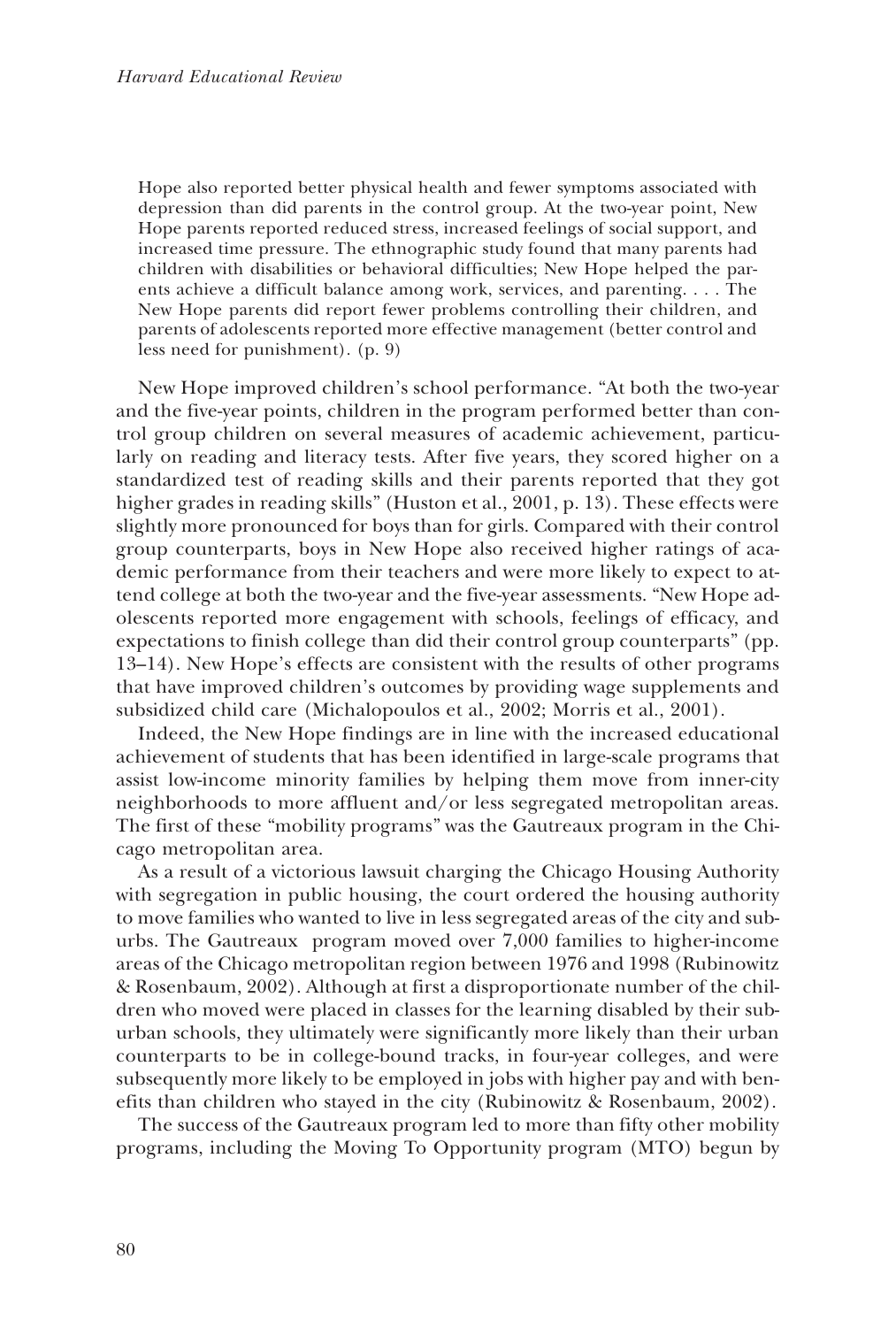the U.S. Department of Housing and Urban Development (HUD) in 1994. The Housing and Community Development Act of 1992 authorized HUD to "assist very low-income families with children who reside in public housing or housing receiving project-based assistance under Section 8 of the Housing and Community Development Act of 1937 to move out of areas with high concentrations of persons living in poverty (40% or more) to areas with low concentrations of such persons (less than 10% in poverty)" (Goering & Feins, 2003, p. 6). Moving To Opportunity projects were carried out in five cities: Baltimore, Boston, Chicago, Los Angeles, and New York. Congress stipulated that HUD conduct evaluations of the program to determine its effects (Goering & Feins, 2003).

Overall, roughly 5,300 families volunteered to move within the metropolitan area of the city in which they lived. In total, 4,608 families were eligible. They were divided into three groups: the MTO "treatment" or experimental group, which received Section 8 certificates or vouchers that could only be used in areas where 10 percent or less of the residents lived below official poverty levels; they also received counseling assistance in finding private rental units. A second group was given Section 8 certificates with no special restrictions on where they were to move, and no counseling (Section 8–only group). An in-place control group continued to receive housing project assistance in the inner-city neighborhoods where they lived. The families in all three groups of the MTO program tended to be young single mothers (under age 35), African American, with a median income of \$8,200. Most stated that their main reason for wanting to move was fear of gangs and violence in the neighborhoods in which they lived.

Social scientists conducted research at all five sites, using HUD data, baseline surveys, follow-up surveys of families, qualitative interviews, and data on juvenile crime, labor-market outcomes, and school performance. Among their findings are the following.

One to three years after the families in the experimental group moved, they lived in significantly more affluent and more racially mixed communities than families in the other two groups. In addition, those who were in the experimental group had median incomes that were 73 percent higher than the median incomes for the control group and 53 percent higher than the Section 8–only group. In 1997, three years after the program began, the MTO experimental group families in all five metropolitan areas lived in less-segregated neighborhoods than either of the other two groups.

Studies of adults in the experimental groups in New York and Boston reported significantly better health and emotional well-being than the Section 8–only and control groups in those cities. Mothers in both the experimental groups were much less likely to report being depressed or stressed. The parents provided more structure for their children's activities and used less restrictive parenting styles. By the third year, 10 percent fewer of the experimen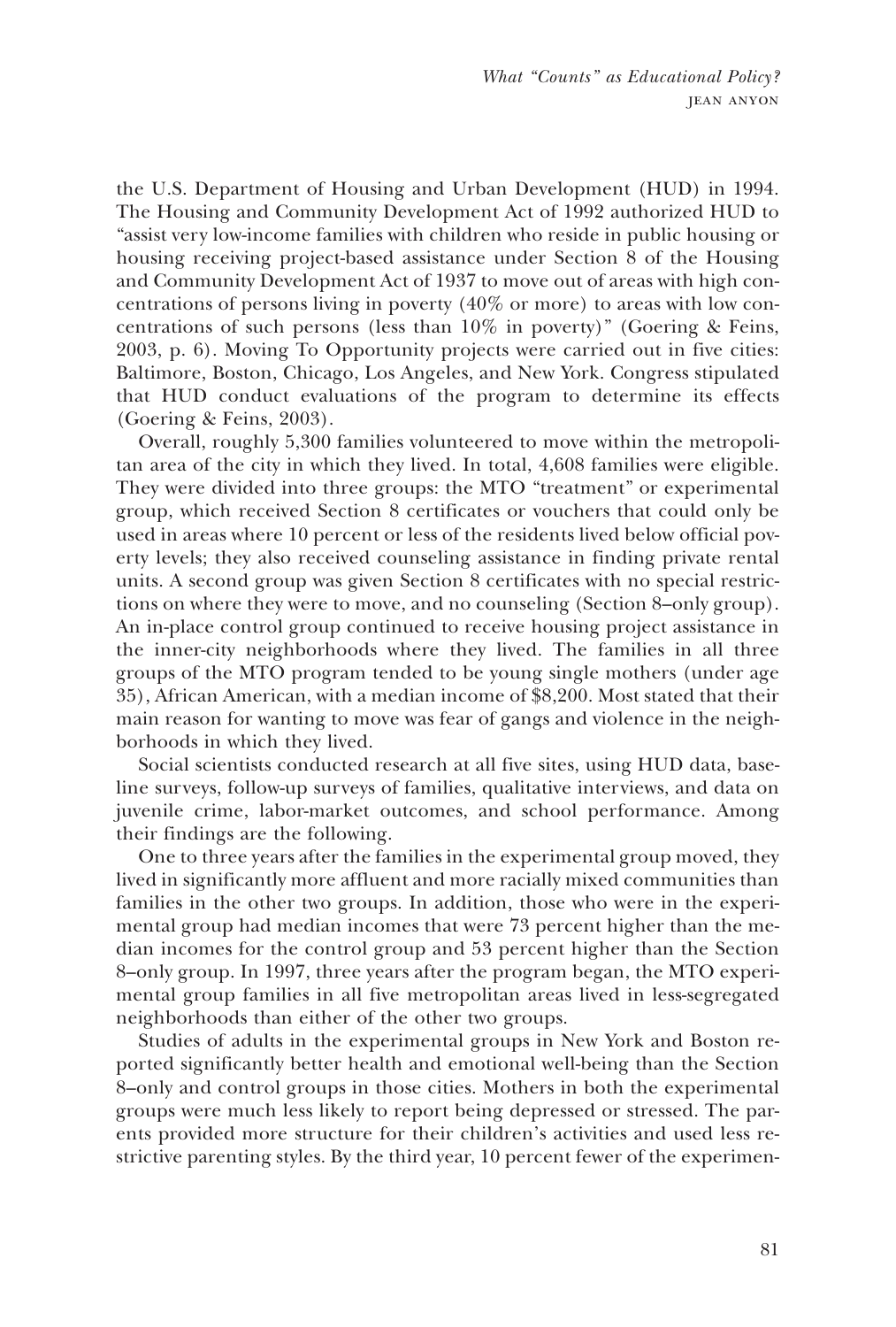tal group in New York City were receiving welfare. In Boston, public assistance for MTO families dropped by half, and employment in all MTO sites increased from 27 percent at the beginning of the program to 43 percent three years later. Employment in Boston increased by more than one-half.

The outcomes for children in these experimental groups were also encouraging. They attended schools that had higher pass rates, more affluent student bodies, and more resources than the schools attended by control group children. Ludwig, Duncan, and Ladd (2003) hypothesize that the peer groups in the new schools had more positive attitudes toward school than in the inner city, and this may also have contributed to good outcomes for the children.

Ludwig, Duncan, and Ladd report that young children in the experimental and Section 8–only groups "achieved higher test scores than the controls, and experienced fewer arrests for violent criminal behavior" (2003, p. 164). The authors report in some detail the assessments in Baltimore, and state that they are "largely consistent with evidence from the other MTO sites" (p. 163). Young children in the experimental and Section 8–only groups had Comprehensive Test of Basic Skills (CTBS) reading scores that were on average six to seven percentage points higher than those in the control group (i.e., in low-income urban schools). "This large effect is equal to around one-quarter of the control group mean of 25 percentile points and one-quarter of a standard deviation in the national CTBS math distribution" (p. 165). Children in the experimental group also raised their CTBS math scores about the same amount, and their pass rates on the Maryland Functional Tests' (MFT) reading test were almost double those in the inner-city schools.

High school students in the Baltimore experimental group had a more difficult transition. In the first three years of MTO, they had higher rates of grade retention, disciplinary action, and school dropout rates than the children of families in the other two groups. The authors suggest that these differences may be due to the enforcement of higher behavioral and/or educational standards in more affluent schools (Ludwig et al., 2003).

However, teens who moved from high- to low-poverty neighborhoods were arrested less often than teens in the other groups. For example, 2.7 percent of control group adolescents were arrested during an average three-month period, compared with only 1.4 percent of teens in the experimental group during the same period. Furthermore, there was a 50 percent reduction in the proportion of juveniles in the experimental group who were arrested for violent offenses. For example, in a given quarter, 3 percent of adolescents in the control group were arrested for violent crimes, compared with only 1.4 percent among the experimental group (Ludwig et al., 2003).

Research in the Boston MTO found significantly fewer behavioral and mental health problems among boys in both the experimental and Section 8-only groups, and experimental-group children were less likely to be injured or to experience asthma attacks. Among children with asthma, the number of attacks requiring medical attention fell significantly (Goering & Feins, 2003).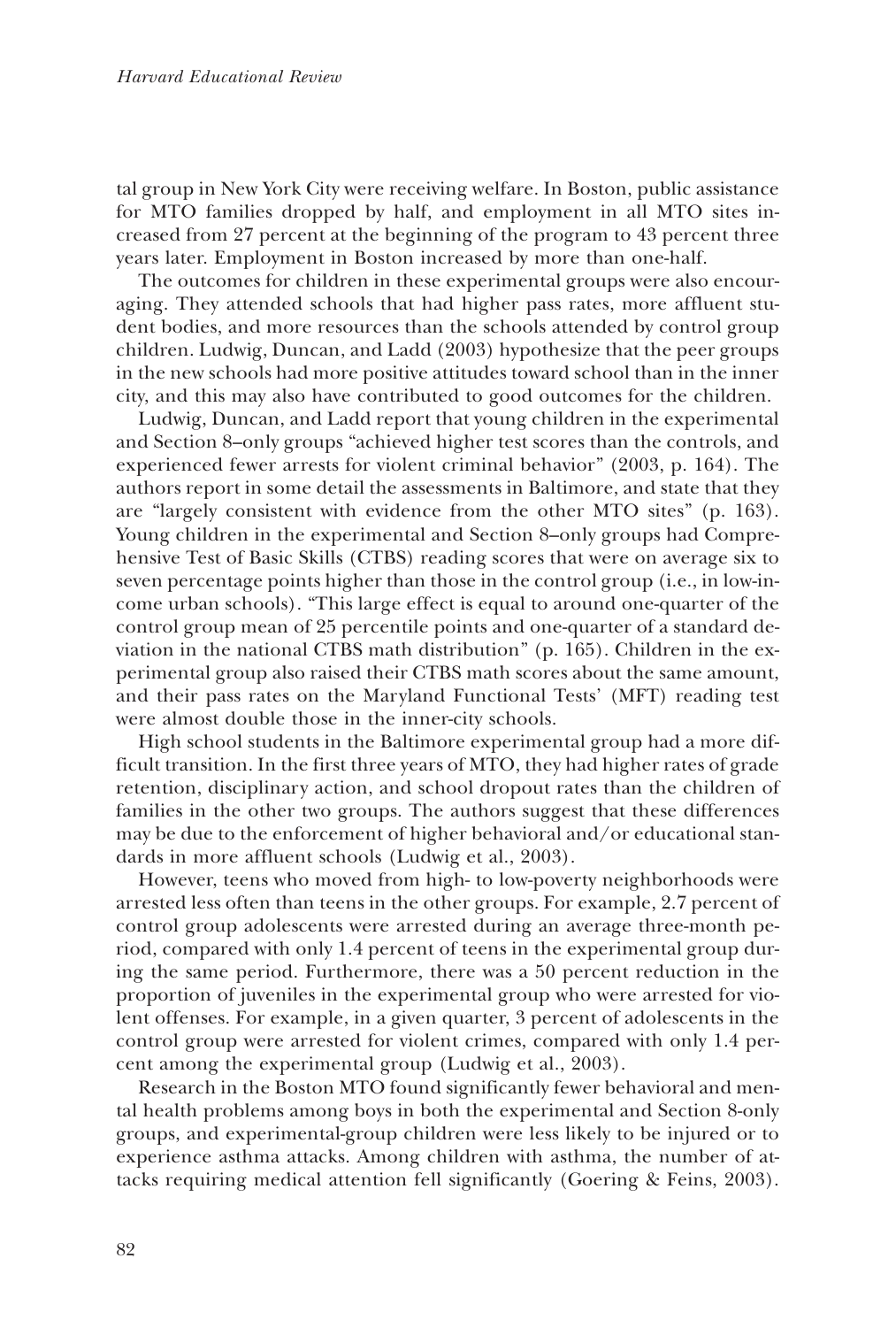Additionally, the children in the experimental group in Boston were less likely to engage in antisocial behavior (Ludwig et al., 2003).

In sum, these results are in general agreement with evaluations of other mobility programs, which have generally led to "substantial improvements in . . . neighborhood conditions, physical and mental health, safety, housing conditions, adult labor-market outcomes (although the findings here are mixed)" (Johnson, Ladd, & Ludwig, 2002, p. 185) and improvements in the children's behavior and educational outcomes of families who moved.

The success of even small family supports and of a move to places of increased opportunity suggests that we should provide a financial and opportunity base for urban families. This in itself will lay the foundation for fuller child development and educational achievement.

## A New Education Policy Paradigm

I have outlined a number of federal and regional polices and practices that undermine urban school quality and potential by maintaining large poverty populations in urban neighborhoods. I have also provided evidence that this poverty works against the development and achievement of urban students. Importantly, however, we also see that even modest financial and social supports for poor families enable the children to achieve at higher levels in school. This suggests that policies to counter the devastating effects of macroeconomic and regional mandates and practices should "count" as policies we call on to create equity and quality in urban districts and schools.

As education policymakers and practitioners, we can acknowledge and act on the power of urban poverty, low-wage work, and housing segregation to dwarf most curricular, pedagogical, and other educational reforms. The effects of macroeconomic policies continually trump the effects of education policies.

To remove economic barriers to school quality and consequence, we can legislate a significantly higher living wage; we can create jobs in cities that offer career ladders and prepare low-income residents to fill them. And, like a number of European countries, we can tax wealthy families and corporations to pay for these and other investments. We should enforce federal antidiscrimination measures to integrate segregated housing and create public transit routes so low-income urban residents without cars are not denied access to jobs in the suburbs. Policies like these would create a social foundation on which high-quality schooling would rest. As has been the case in affluent suburbs, economic access creates the financial and political conditions in families and communities for educational commitment and reward.

In this new paradigm, education policies for which we press would take on the larger issues: Education funding reform would include the companion need for financing neighborhood jobs and decent wages. New small schools would be created as an important part of coordinated efforts at neighborhood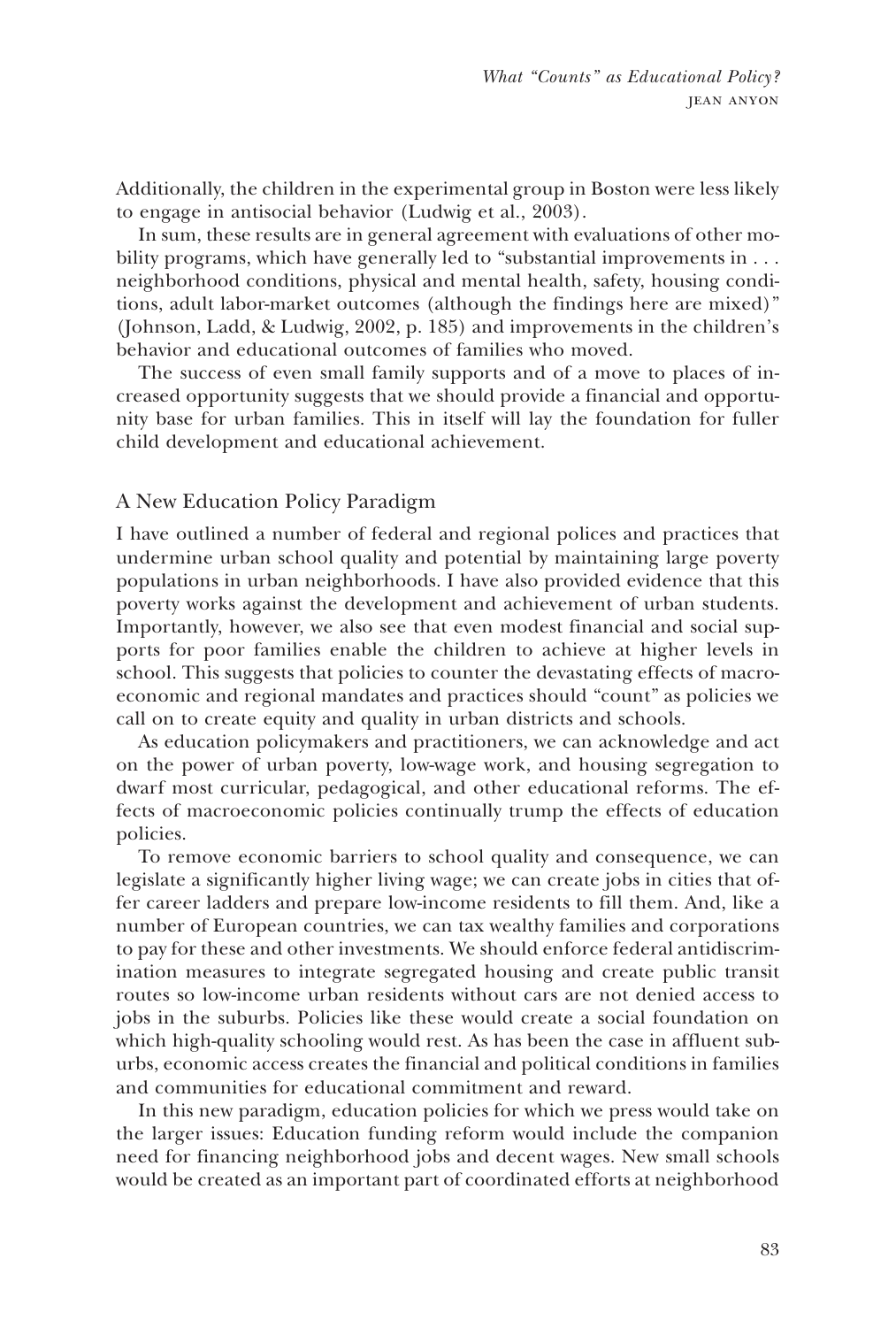revitalization for low-income residents. Vocational offerings in high school would link to living-wage campaigns and employers who support them. College graduation would be understood as a continuation of government's financial responsibility for public education. And lawsuits to racially integrate districts would acknowledge housing segregation as fundamental and target legal challenges accordingly.

Policies that set the standards schools must meet would identify the money, materials, teachers, courses, and neighborhood needs that must be filled in order to provide opportunities to learn at high levels. Educational accountability would be conceived as a public undertaking, centrally involving families, communities, and students, in consultation with district and government officials.

In this approach to urban school reform, "policy alignment" would not refer to the fit between education mandates issued by various levels of government and bureaucracy. The fit we would seek is between neighborhood, family, and student needs and the potential of education policies to contribute to their fulfillment.

However, economic strength and political leverage is not all that is required to transform urban education. Good schools require not only good neighborhoods, but — as equity-seeking educational reforms have promised — also the detracking of minority and working-class youth, a culture responsive to students, and assistance to teachers in their struggle to surmount the wall of resignation and defiance that separates many students from the educational enterprise.

A new paradigm of education policy is possible — one that promotes equityseeking school change and that includes strategies to create conditions that will allow the educational improvements to take root, grow, and bear fruit in students' lives.

#### **Notes**

- 1. The 1958 National Defense Education Act (NDEA) funded and promoted curriculum materials, primarily in science, math, and foreign languages (e.g., the "New Math"), and some of these probably found their way into city districts and classrooms. But the NDEA was aimed at increasing the security and technological prowess of the United States, not at improving urban schools.
- 2. Graduation rates in large urban high schools are lower than is commonly believed. Jay P. Greene, senior fellow at the Manhattan Institute for Policy Research, calculated graduation rates in all states and large cities for major racial groups. For this calculation he first identified the eighth-grade public school enrollment for each jurisdiction and for each subgroup from the 1993 fall semester, adjusting for student movement into or out of an area. He then obtained counts of the number of regular high school diplomas awarded in the spring of 1998 when the eighth graders should have been graduating. (In calculating the 1998 graduation rate, he did not include later GED or other alternative diplomas, as the federal government does.) He found that the national graduation rate for the class of 1998 was 71 percent. For White students the rate was 78 percent, for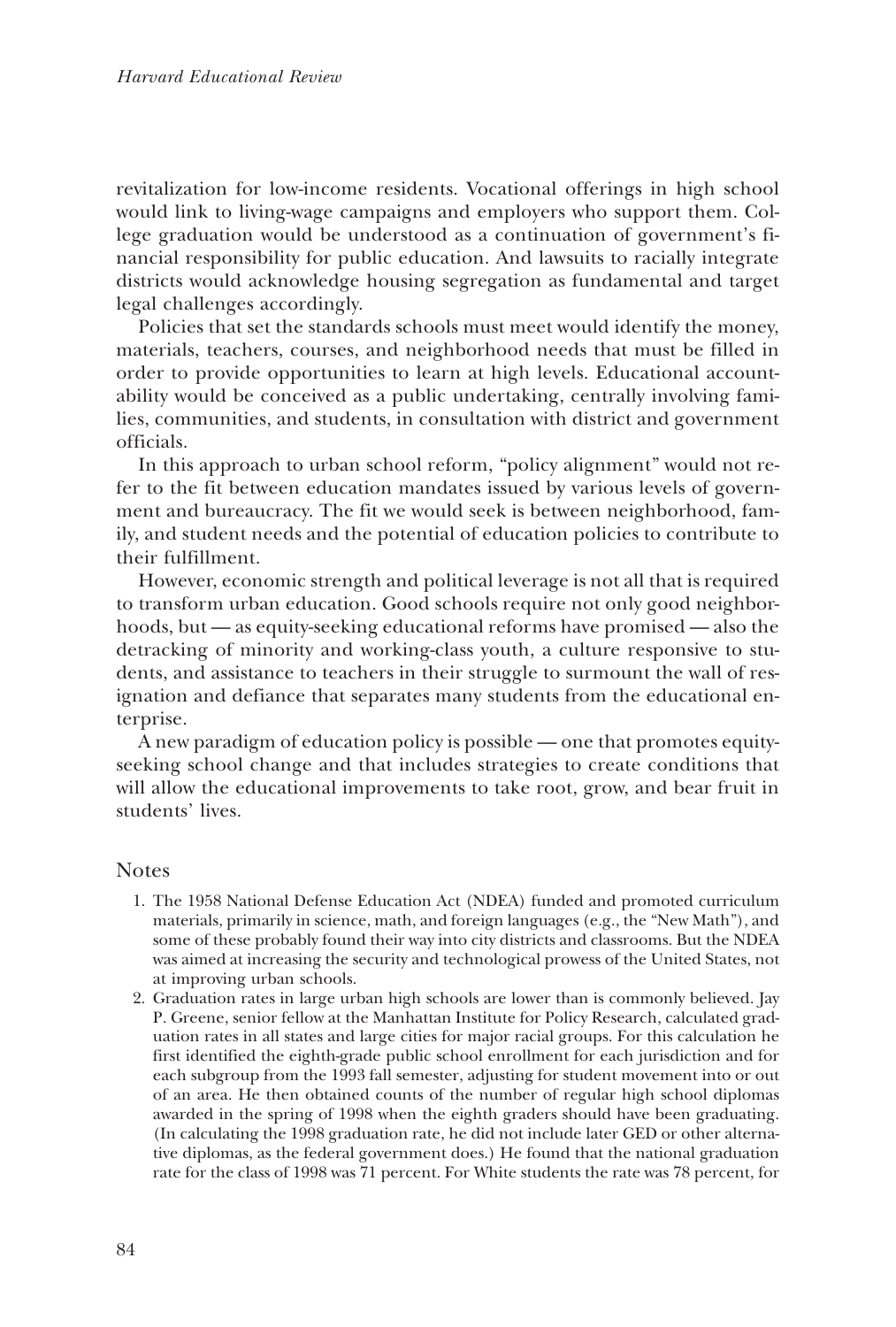African American students it was 56 percent, and for Latinos, 54 percent. In fifteen of forty-five large (mostly urban) districts for which there were data, fewer than 50 percent of African American students graduated; and in twenty-one of thirty-six large, mostly urban districts for which there were data, fewer than 50 percent of Latino students graduated (Greene, 2001, pp. 1–5).

#### References

- Anyon, J. (1979). Ideology and U.S. history textbooks. *Harvard Educational Review, 49*, 361–386.
- Anyon, J. (1980). Social class and the hidden curriculum of work. *Journal of Education, 162*, 7–92.
- Anyon, J. (1981). Social class and school knowledge. *Curriculum Inquiry, 11*, 3–42.
- Anyon, J. (1995). Race, social class, and educational reform in an inner city school. *Teachers College Record, 97,* 69–94.
- Anyon, J. (1997). *Ghetto schooling: A political economy of urban educational reform*. New York: Teachers College Press.
- Anyon, J. (in press). *Radical possibilities: Public policy, urban education, and a new social movement*. New York: Routledge*.*
- Ayres, L. (1909). *Laggards in our schools: A study of retardation and elimination in city school systems*. New York: Russell Sage.
- Bernstein, J., Brocht, C., & Spade-Aguilar, M. (2000). *How much is enough? Basic family budgets for working families.* Washington, DC: Economic Policy Institute.
- Bolger, K., & Patterson, C. (1995). Psychosocial adjustment among children experiencing persistent and intermittent family economic hardship. *Child Development*, *66*, 1107–1129.
- Bradley, R. (1984). One hundred, seventy-four children: A study of the relation between the home environment and early cognitive development in the first 5 years. In A. Gottfried (Ed.), *The home environment and early cognitive development* (pp. 5–56). Orlando, FL: Academic Press.
- Brooks-Gunn, J., Duncan, G., Leventhal, T., & Aber, L. (1997). Lessons learned and future directions for research on the neighborhoods in which children live. In J. Brooks-Gunn, G. Duncan, & L. Aber (Eds.), *Neighborhood poverty, volume 1: Contexts and consequences for children* (pp. 279–298). New York: Russell Sage.
- Bos, J., Huston, A. C., Duncan, G .J., Brock, T., & McLoyd, V. (1996). *New hope for people with low incomes: Two-year results of a program to reduce poverty and reform welfare*. New York: Manpower Demonstration Research Corporation.
- Caspi, A., Wright, B., Moffit, E., & Silva, T. (1998). Early failure in the labor market: Childhood and adolescent predictors of unemployment in the transition to adulthood. *American Sociological Review*, *63*, 424–451.
- Cauthen, N., & Lu, H. (2001, August). *Living on the edge: Employment alone is not enough for America's low-income children and families* (Research Brief No. 1, Mailman School of Public Health, National Center for Children in Poverty). New York: Columbia University.
- Citizens for Tax Justice. (2002*). Surge in corporate tax welfare drives corporate tax payments down to near record low.* Washington, DC: Author.
- Citro, C., & Michael, R. (Eds.). (1995). *Measuring poverty: A new approach*. Washington, DC: National Academy Press.
- Conley, D. (2003). *Who governs our schools? Changing roles and responsibilities*. New York: Teachers College Press.
- Costello, J., Compton, S., Keeler, G., & Angold, A. (2003*).* Relationships between poverty and psychopathology: A natural experiment*. Journal of the American Medical Association*, *290*, 2023–2029.
- Cross, C. (2004). *Political education: National policy comes of age*. New York: Teachers College Press.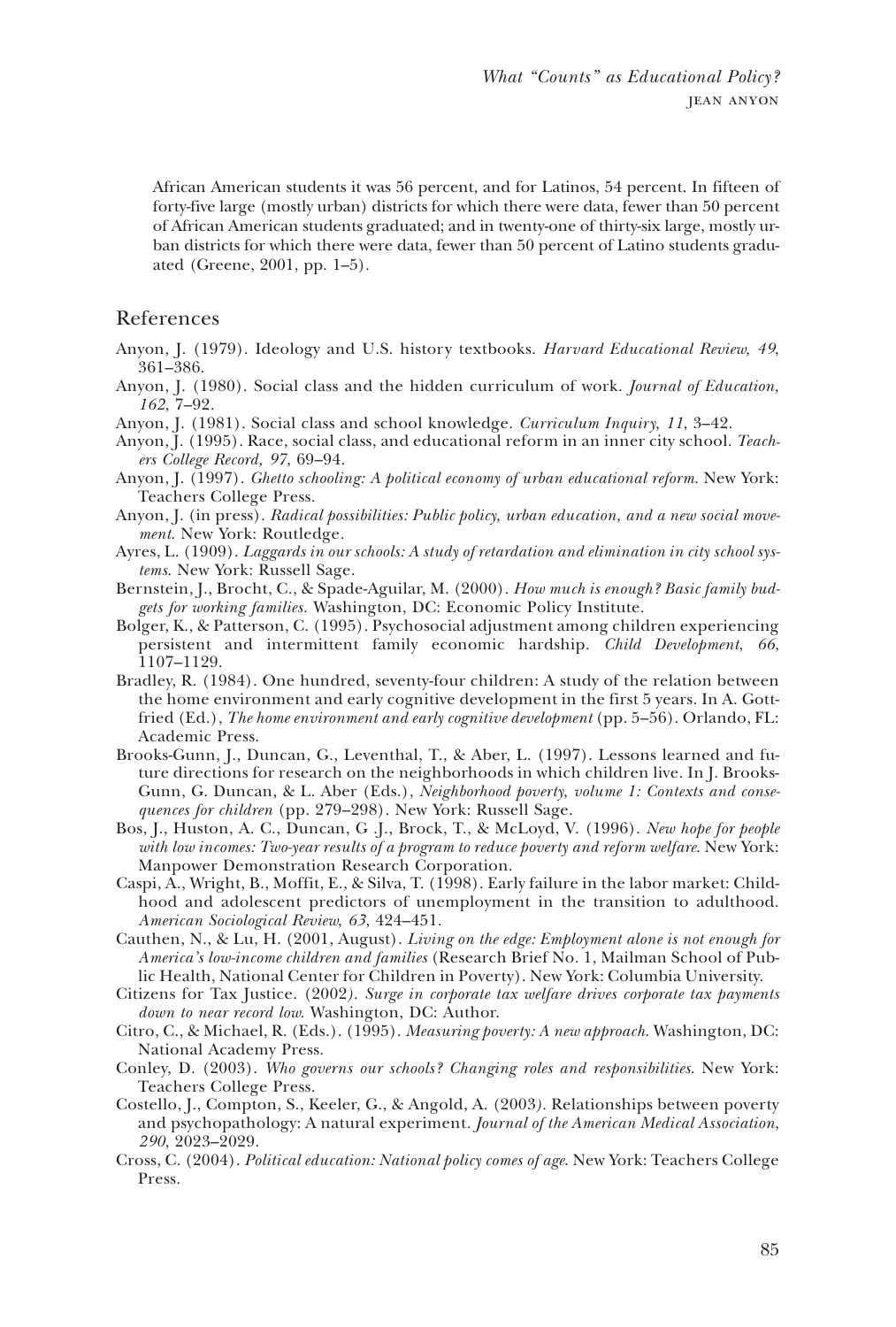- Dillon, S. (2003, April 30). Report finds number of black children in deep poverty rising. *New York Times*, p. 18A.
- Dreier, P., Mollenkopf, J., & Swanstrom, T. (2001). *Place matters: Metropolitics for the 21st century.* Lawrence: University Press of Kansas.
- Duncan, G., & Brooks-Gunn, J. (Eds.). (1997). *Consequences of growing up poor*. New York: Russell Sage.
- Duncan, G., Brooks-Gunn, J., & Klebanov, P. (1994). Economic deprivation and early childhood development. *Child Development, 65*, 296–318.

Economic Policy Institute. (2002). *Economic snapshots*. Washington, DC: Author.

- Economic Policy Institute. (2004). *EPI issue guide: Minimum wage*. Washington, DC: Author.
- Education Trust. (2001). *The funding gap: Low-income and minority students receive fewer dollars*. Washington, DC: Author.
- Entwistle, D., & Alexander, K. (1997). *Children, schools, and inequality*. Boulder, CO: Westview Press.
- Fine, M. (2001, May). *Comparative analysis of the organization of high schools 1996–97, NYC Board of Education*. Findings presented at the Spencer Conference, New York. Document available at www.nysed.gov.80/emsc/docs4-99NYStrategy.ppt.3.
- Galbraith, J. (1998). *Created unequal: The crisis in American pay*. New York: Free Press.
- Goering, J., & Feins, J. (Eds.). (2003). *Choosing a better life? Evaluating the Moving To Opportunity social experiment*. Washington, DC: Urban Institute Press.
- Greene, J. (2001). *High school graduation rates in the United States*. Washington, DC: Black Alliance for Educational Options and the Manhattan Institute.
- Harrington, M. (1963). *The other America: Poverty in the United States.* Baltimore: Penguin.
- Houser, R. M., Brown, B. V., & Prosser, W. R. (1998). *Indicators of children's well-being.* New York: Russell Sage.
- Hout, M. (1988). More universalism, less structural mobility: The American occupational structure in the 1980s. *American Journal of Sociology, 93*, 1358–1400.
- Huston, A. C., Duncan, G. J., Granger, R., Bos, J., McLoyd, V. C., Mistry, R., Crosby, D. A., Gibson, C., Magnuson, K., Romich, J., & Ventura, A. (2001). Work-based anti-poverty programs for parents can enhance the school performance and social behavior of children. *Child Development, 72*, 318–336.
- Huston, A. C., Miller, C., Richburg-Hayes, L., Duncan, G. J., Eldred, C. A., Weisner, T. S., Lowe, E., McLoyd, V. C., Crosby, D. A., Ripke, M. N., & Redcross, C. (2003). *Summary report, New Hope for families and children: Five-year results of a program to reduce poverty and reform welfare*. New York: Manpower Demonstration Research Corporation.
- Jackson, A., Brooks-Gunn, J., Huang, C., & Glassman, M. (2000) Single mothers in lowwage jobs: Financial strain, parenting, and preschoolers' outcomes. *Child Development 71*, 1409–1423.
- Jencks, C., & Phillips, M. (1998) *The Black/White test score gap.* Washington, DC: Brookings Institution Press.
- Jeremiah, L. (2003). *Family support programs and academic achievement: Lessons for Seattle.* Unpublished manuscript. Available online at http://www.evans.washington.edu/research/ psclinic/pdf/02-03dp/Jeremiahdp.pdf.
- Johnson, M., Ladd, H., & Ludwig, J. (2002). The benefits and costs of residential mobility programs. *Housing Studies 17*, 125–138.
- Kingsley, T., & Petit, K. (2003). *Concentrated poverty? A change in course*. Neighborhood change in urban America series. Washington, DC: Urban Institute.
- Klerman, L. (1991; 2003 Reprint edition). The health of poor children: Problems and programs. In A. C. Huston (Ed.), *Children and poverty: Child development and public policy* (pp. 136–157). New York: Cambridge University Press.
- Korenman, S., & Miller, J. (1997). Effects of long-term poverty on physical health of children in the national longitudinal survey of youth. In G. Duncan & J. Brooks-Gunn (Eds.), *Consequences of growing up poor* (pp. 70–99). New York: Russell Sage.
- Lafer, G. (2002). *The job training charade*. Ithaca, NY: Cornell University Press.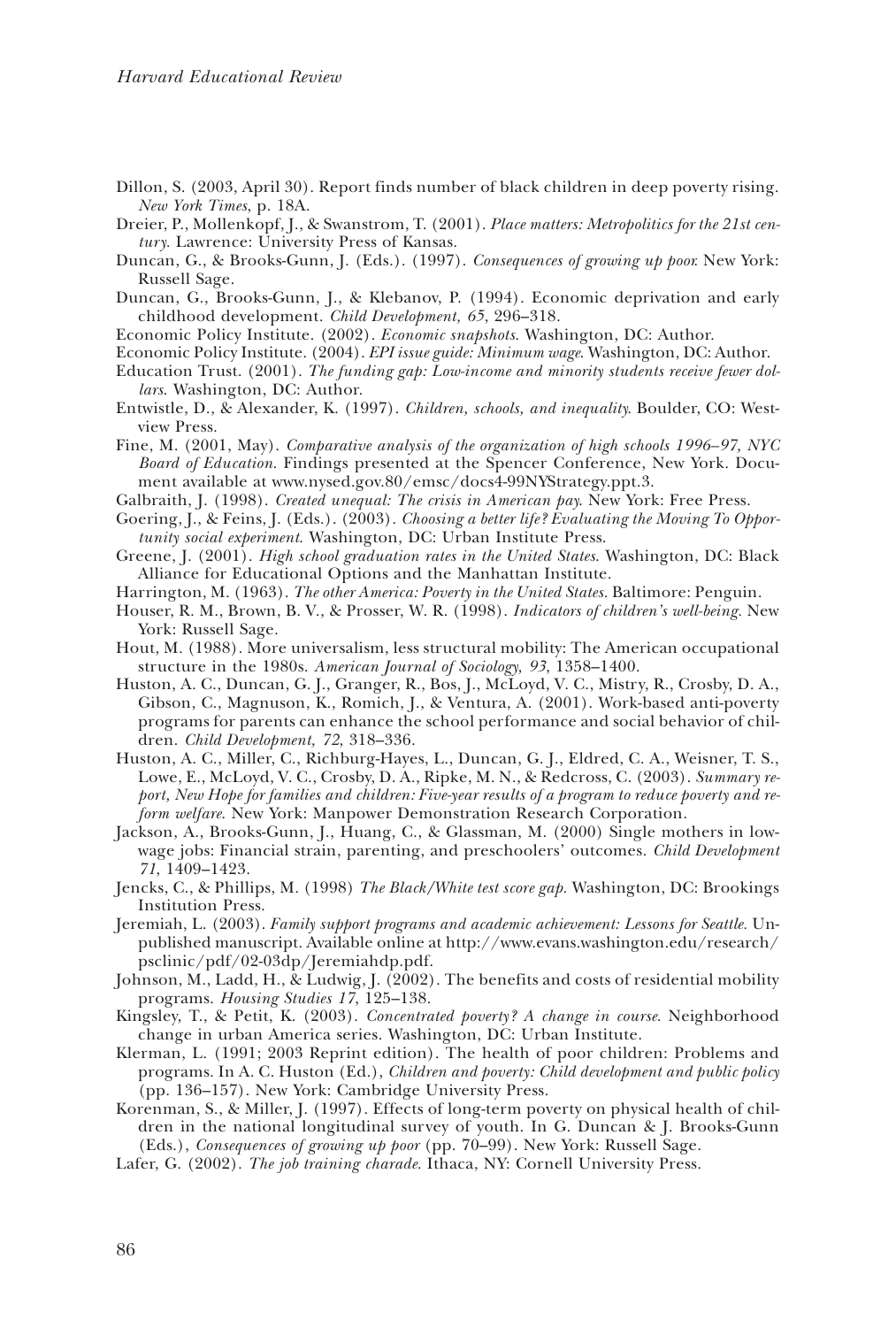- Lee, V., & Burkham, D. (2002). *Inequality at the starting gate: Social background and achievement at kindergarten entry*. Washington, DC: Economic Policy Institute.
- Lu, H. (2003). *Low-income children in the United States*. New York: Columbia University, Mailman School of Public Health.
- Ludwig, J., Duncan, G., & Ladd, H. (2003). The effects of moving to opportunity on children and parents in Baltimore. In J. Goering & J. Feins (Eds.), *Choosing a better life?* (pp. 153–177). Washington, DC: Urban Institute Press.
- Masten, A., & Coatsworth, D. (1995). The structure and coherence of competence from childhood through adolescence. *Child Development*, *66*, 1635–1659.
- McLoyd, V. (1998). Socioeconomic disadvantage and child development. *American Psychologist*, *53,* 185–204.
- McLoyd, V., & Jartayne, T. (1994). Unemployment and work interruption among African-American single mothers: Effects on parenting and adolescent socio-emotional functioning. *Child Development*, *65*, 562–589.
- Miao, J., & Haney, W. (2004). High school graduation rates: Alternative methods and implications. *Education Policy Analysis Archives*, *12*(55). Available online at http:// epaa.asu.edu/epaa/v12n55.
- Michaloupolos, C., Tattri, D., Miller, C., Robins, P. K., Morris, P., Gyarmati, D., Redcross, C., Foley, K., & Ford, R. (2002). *Making work pay: Final report on the self-sufficiency project for long-term welfare recipients*. New York: Manpower Demonstration Research Corporation.
- Mishel, L., Bernstein, J., & Boushey, H. (2003). *The state of working America: 2002/2003*. Ithaca, NY: Cornell University Press.
- Mishel, L., Bernstein, J., & Schmitt, J. (2001). *The state of working America: 2000/2001*. Ithaca, NY: Cornell University Press.
- Morris, P., Huston, A.C., Duncan, G.J., Crosby, D., & Bos, J. (2001). *How welfare and work policies affect children: A synthesis of research*. Washington, DC: Manpower Demonstration Research Corporation.
- O'Connor, A. (2003, October 21). Rise in income improves children's behavior. *New York Times,* p. F5.
- Odden, A., & Picus, L. (1992). *School finance: A policy perspective*. New York: McGraw-Hill.
- Orfield, M. (2002). *American metropolitics: The new suburban reality.* Washington, DC: Brookings Institute.
- Phillips, K. (2002). *Wealth and democracy: A political history of the American rich*. New York: Broadway Books.
- Phillips, M., Brooks-Gunn, J., Duncan, G., Klevanov, P., & Crane, J. (1998). Family background, parenting practices, and the Black/White test score gap. In C. Jencks & M. Phillips (Eds.), *The Black/White test score gap* (pp. 103–145). Washington, DC: Brookings Institution Press.
- Phillips, M., Crouse, J., & Ralph, J. (1998). Does the Black/White test score gap widen after children enter school? In C. Jencks & M. Phillips (Eds.), *The Black/White test score gap* (pp. 229–272). Washington, DC: Brookings Institution Press.
- Ravitch, D. (2000). *The great school wars: A history of the New York City public schools*. Baltimore: Johns Hopkins University Press.
- Rubinowitz, L., & Rosenbaum, J. (2002). *Crossing the class and color line: From public housing to White suburbia*. Chicago: University of Chicago Press.
- Rusk, D. (1999). *Inside game/outside game: Winning strategies for saving urban America*. Washington, DC: Brookings Institution.
- Sampson, R., Morenoff, J., & Gannon-Rowley, T. (2002). Assessing "neighborhood effects:" Social processes and new directions in research*. Annual Review of Sociology, 28*, 443–478.
- Seitz, V., Rosenbaum L., & Apfel, N. (1985). Effects of family support intervention: A tenyear follow-up. *Child Development 56*, 376–391.
- Short, K., Iceland, J., & Garner, T. (1999). *Experimental poverty measures: 1998*. Washington, DC: U.S. Census Bureau.